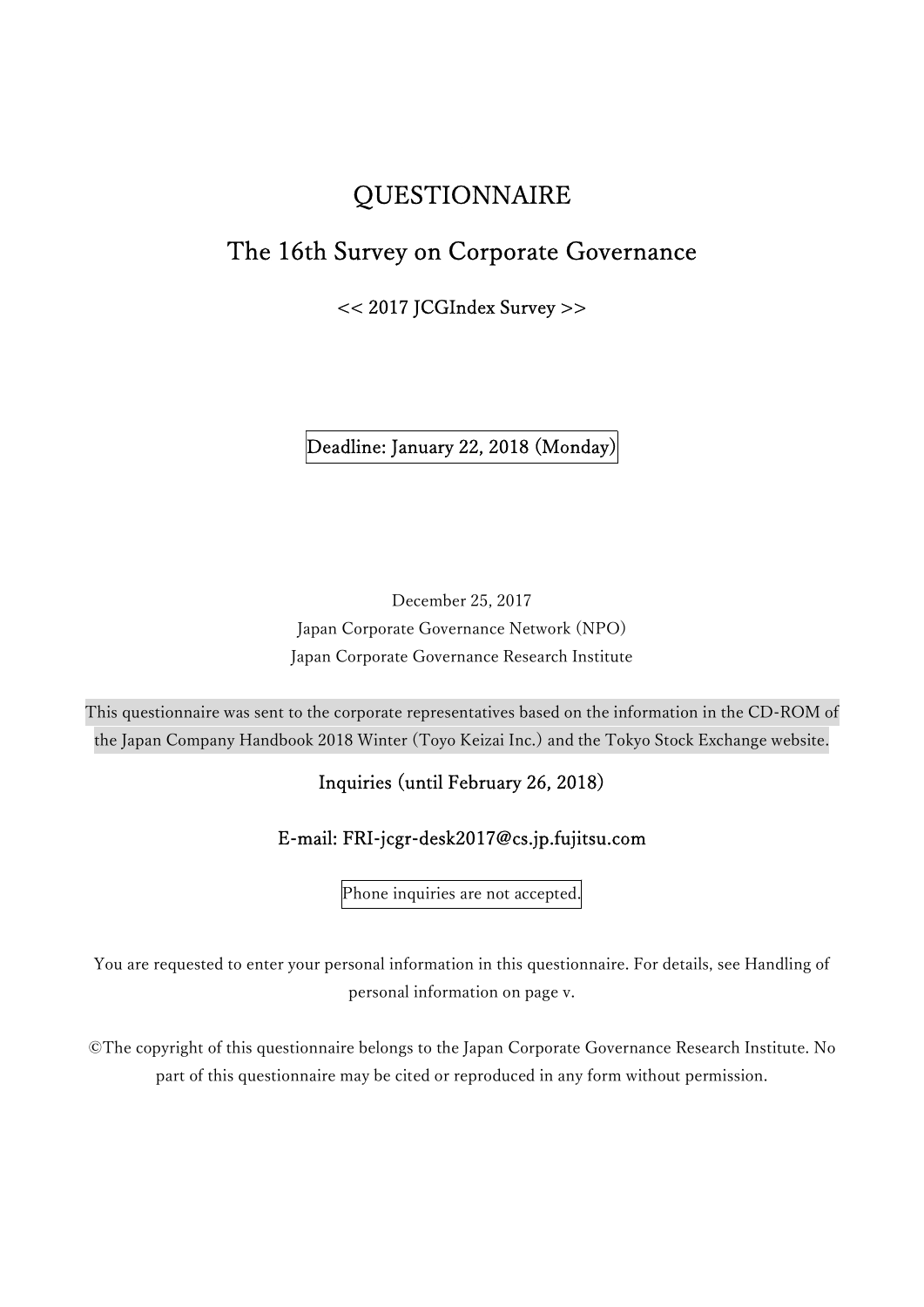### Request for cooperation to JCGR Corporate Governance Survey

Since 2002, the Japan Corporate Governance Research Institute (JCGR) has been surveying all companies listed on the First Section of the Tokyo Stock Exchange every year to conduct the Corporate Governance Survey. We request your cooperation for the 16th Corporate Governance Survey this year.

For each of the companies that responded to the survey and sent back the questionnaire, we calculate the governance index (JCGIndex) and report your company's JCGIndex. We do not disclose the other companies' JCGIndex to you, but instead disclose the statistics of the distribution of the JCGIndex. However, for the companies that achieved high JCGIndex, their names and JCGIndex are disclosed in accordance with the disclosure policy explained later. Furthermore, we inserted the new separate survey on officers' compensation to Part Ⅴ this time. We will announce the results of the survey on officers' compensation separately from the JCGIndex Survey results.

Below is the JCGR's basic stance on corporate governance and the JCGIndex Survey/Officers' Compensation Survey. We hope that this will help you understand corporate governance and our activities.

### Principles of corporate governance and recent developments

#### Social mission of joint-stock companies

Companies undertake the production and distribution of goods and services that people need through their commercial activities, thereby adding value. The value added is shared by labor and capital in the form of income, and the income serves for people's lives as a means of buying or consuming goods and services produced by various companies. The unconsumed income is reinvested into companies through various kinds of routes and added to capital, which brings about the growth for the companies and, above all, the economy.

The total value added produced by all companies in a given country is the country's gross domestic product (GDP). The GDP is a basic indicator of a country's economy. If people constantly save money and companies constantly make investments financed by that savings, the value added produced by the companies increases, and pushes up the GDP. This GDP growth enables people to live a safer and richer life. However, investments accompany risks in the framework of capitalism adopting a free economy. Therefore, it is essential that the companies overcome the fear of risk and make investments for producing goods and services, using the depositors' savings as a means of funding the investments.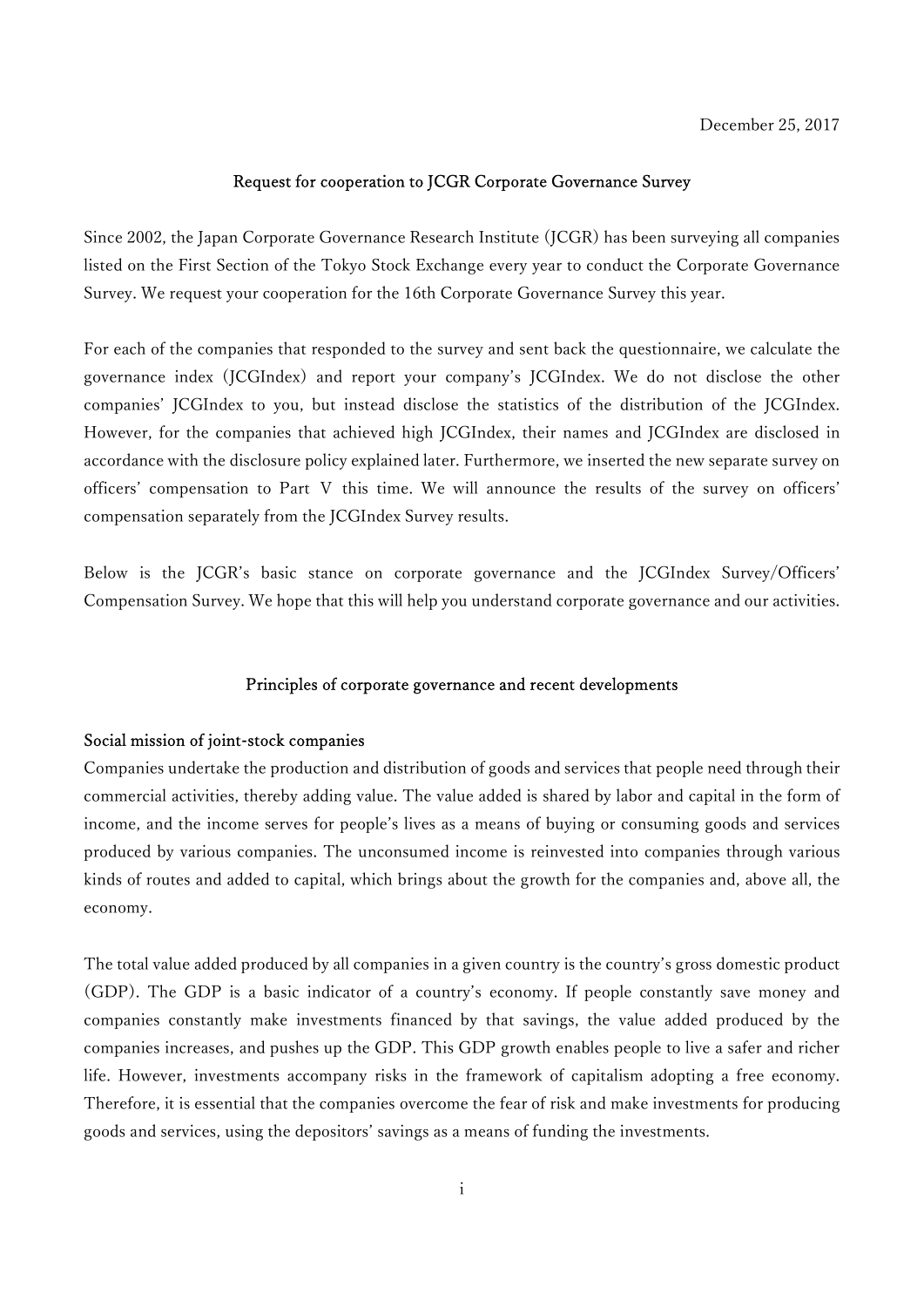#### Separation of ownership and management

Capitalism is an economic system that aims to maximize the GDP by securing efficient production and logistics systems through market competition sustained by companies' profit-making. In the framework of capitalism, which assumes private ownership, those who invest in a company own the company. The investors control the company by leveraging their ownership of the company. That is, they either manage the company by themselves; or select their agents, entrust the management to the agents, and control the management in the form of overseeing the management. Recently, the phrase "governance of a company" has been replacing the phrase "control over a company." The term corporate governance especially refers to the indirect control over a company.

The Japanese capitalism is centered around the framework of joint-stock company. Joint-stock companies that operate large-scale business with money contribution from a large number of shareholders do not assume that they are managed by the investors. Rather, it is assumed that the investors entrust management to the directors selected by the investors. That is separation of ownership and management. Attention should be paid that even though the ownership and management are separate, the ownership is not separated from the governance; shareholders, who contribute money to the company, exercise the control over the corporate management by selecting the company's directors.

Under the separation of ownership and management, corporate governance aims at ensuring effective control over the management by shareholders. The Companies Act serves for this purpose through requirements of complex organizational structures. In the 21st century, companies with nominating committee, etc. and companies with audit and supervisory committee were introduced in addition to the traditional companies with board of corporate auditors. These three governance structures are the options for Japanese companies.

### Best practice of corporate governance

Practicing corporate governance is all about ensuring the effectiveness of governance by shareholders. The current best practice of corporate governance begins with selecting an enough number of independent outside directors. The board of directors makes decisions on business operations (which is to say profitmaking), but it entrusts management (or business execution) to executive directors selected by the board. By exercising nomination, compensation, and audit functions, the board of directors steers executive officers to the management that meets the shareholders' expectations and makes utmost efforts to realize shareholders' interests. Hereby, the best practice of governance by board of directors is accomplished.

#### Abenomics and corporate governance reforms

In managing a company, it is essential that the board of directors includes independent directors and supervises executive officers' business operation for the sake of realizing profit-making based on shareholder activism. Abenomics, which vows to revitalize Japanese companies and put them back on track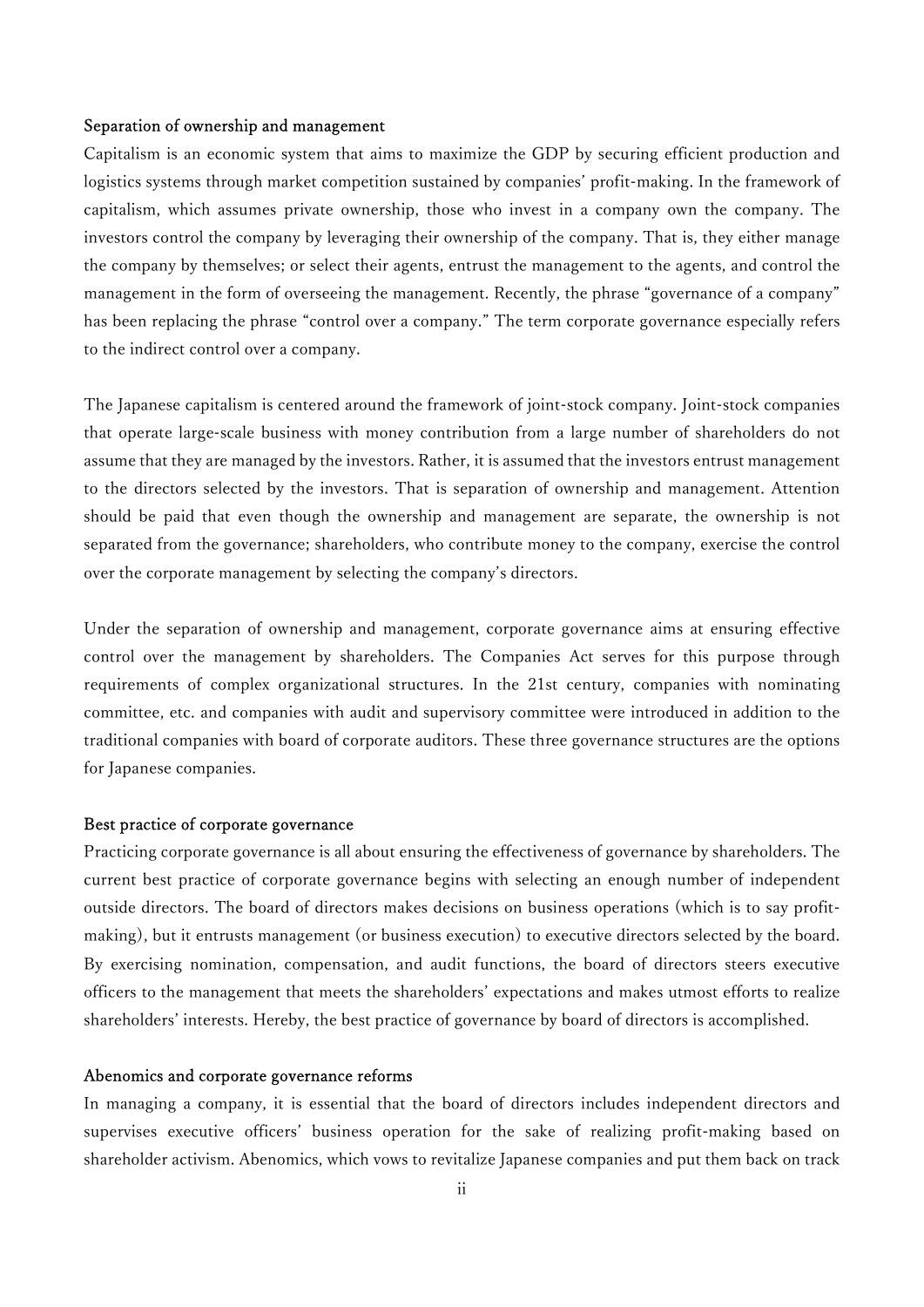by encouraging them to invest, has pushed forward corporate governance reforms in the last three years. In February 2014, the Financial Services Agency formulated Japan's Stewardship Code as "Principles for Responsible Institutional Investors" so that institutional investors—the pivotal shareholders in the contemporary economy—exercise governance in a constructive way. Besides, recognizing that companies with nominating committee, etc. (companies with committees) did not take hold in Japan, the governance structure of companies with audit and supervisory committee was introduced as an alternative that is more suitable for Japanese companies, through the revision of the Companies Act effective May 2015. Meanwhile, tasked with establishing a corporate governance code as a yardstick of rational corporate management, the Tokyo Stock Exchange made the Corporate Governance Code part of its Securities Listing Regulations in June 2015. Furthermore, on May 29, 2017, the Financial Services Agency revised Japan's Stewardship Code.

### Start of the new Officers' Compensation Survey

This time, we began to conduct the officers' compensation survey together with the JCGIndex Survey in collaboration with Yamada Consulting Group Co., Ltd. The questions are inserted between Question 【58】 about officers' compensation and Question 【59】 about consolidated subsidiaries. The aim of the new survey on officers' compensation is as follows.

It is said that officers' compensation is the cost of entrusting management to the executives paid by shareholders. In advanced economies, the system of linking executive compensation to performance indicators that serve for the benefit of shareholders is employed. This system is intended to incentivize good management. If executives run the company well and generate sustainable profit, they receive more reward. That is called performance-linked compensation.

The Tokyo Stock Exchange's Corporate Governance Code advises on officers' compensation as follows:

### Principle 4.2

(……) the remuneration of the management should include incentives such that it reflects midto long-term business results and potential risks, as well as promotes healthy entrepreneurship.

Supplementary Provision 4.2.1

The board should design management remuneration systems such that they operate as a healthy incentive to generate sustainable growth, and determine actual remuneration amounts appropriately through objective and transparent procedures. The proportion of management remuneration linked to mid- to long-term results and the balance of cash and stock should be set appropriately.

However, performance-linked compensation has not taken root in Japan, where the stability of compensation is widely preferred. In order to establish best practices of performance-linked compensation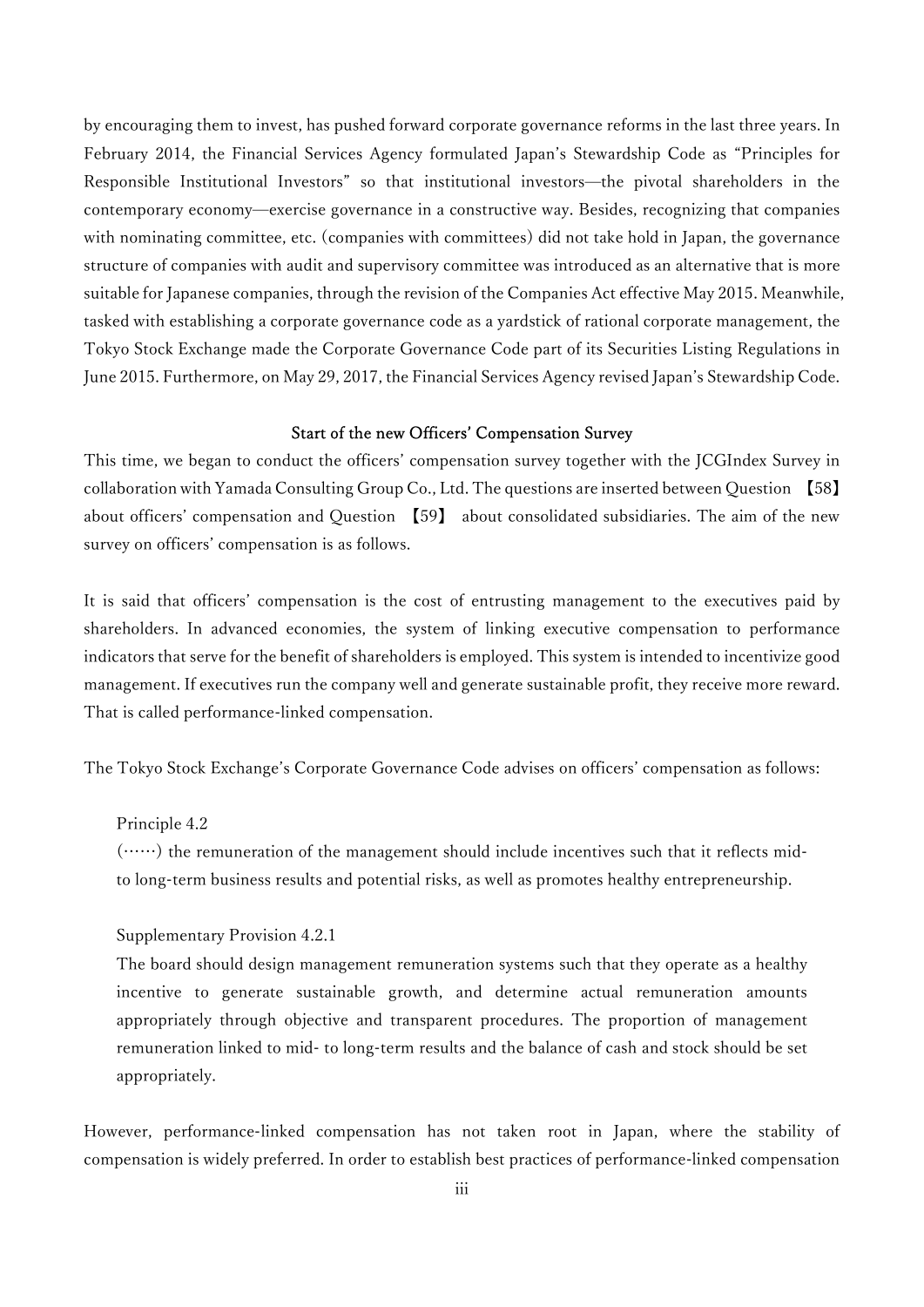in Japan, the JCGR has decided to start surveying the officers' compensation of listed companies. The overall results are disclosed to the companies that responded to the officers' compensation survey (the companies' names are not disclosed, in general). We would appreciate your corporation.

#### JCGR Corporate Governance Principles

The purpose of this survey is to quantify each company's corporate governance in the form of JCGIndex (governance index). Since standards are indispensable for quantifying corporate governance, the JCGR has set forth the JCGR Corporate Governance Principles\* based on the best practices in the world. The companies that completely adhere to this framework receive the full JCGIndex of 100.

\* See the following page to learn the details of corporate governance.

http://www.cg-net.jp/pdf/jcgr/CG\_Principles2017.pdf

#### JCGIndex disclosure policy

A company's corporate governance is one of the important criteria for evaluating the company. Amid the ongoing globalization, it has become a global trend that all kinds of stakeholders, not to mention investors, are aware of corporate governance. We expect all of you to recognize this and respond to our survey, with hope that we will be able to disclose the JCGIndex of all listed companies in Japan.

However, for the time being, only the names and the JCGIndex of the high JCGIndex companies that gave us permission are disclosed. To be specific, only companies that fall in the upper half of the JCGIndex rankings are subject to the disclosure. If your company consents to the disclosure, we will disclose your company's name and the JCGIndex to testify the company's excellent corporate governance.

We hope that all of the companies that responded to this survey make the most of your company's JCGIndex in and out of your company. In that case, clearly indicate that the JCGIndex was designed by the Japan Corporate Governance Research Institute.

### Consistency of the JCGIndex Survey

The JCGIndex Survey has been conducted every year for 15 years, during which significant development has been observed in the system and the environment of corporate governance. For the sake of maintaining the consistency of the JCGIndex, attention had been paid to change the question and proportions to the minimum extent. However, taking the corporate governance reforms promoted as part of Abenomics into account, we had to make a significant change on the survey for the 13th survey held in early 2015. Since there have been no notable changes since then regarding corporate governance in Japan, the questions for 2017 are exactly the same as those for the 15th survey in 2016, except for Question【58】 and the newly inserted Officers' Compensation Survey (the new Question 【58】 is compatible with the previous one; we just changed the format of the question in line with the addition of the Officers' Compensation Survey).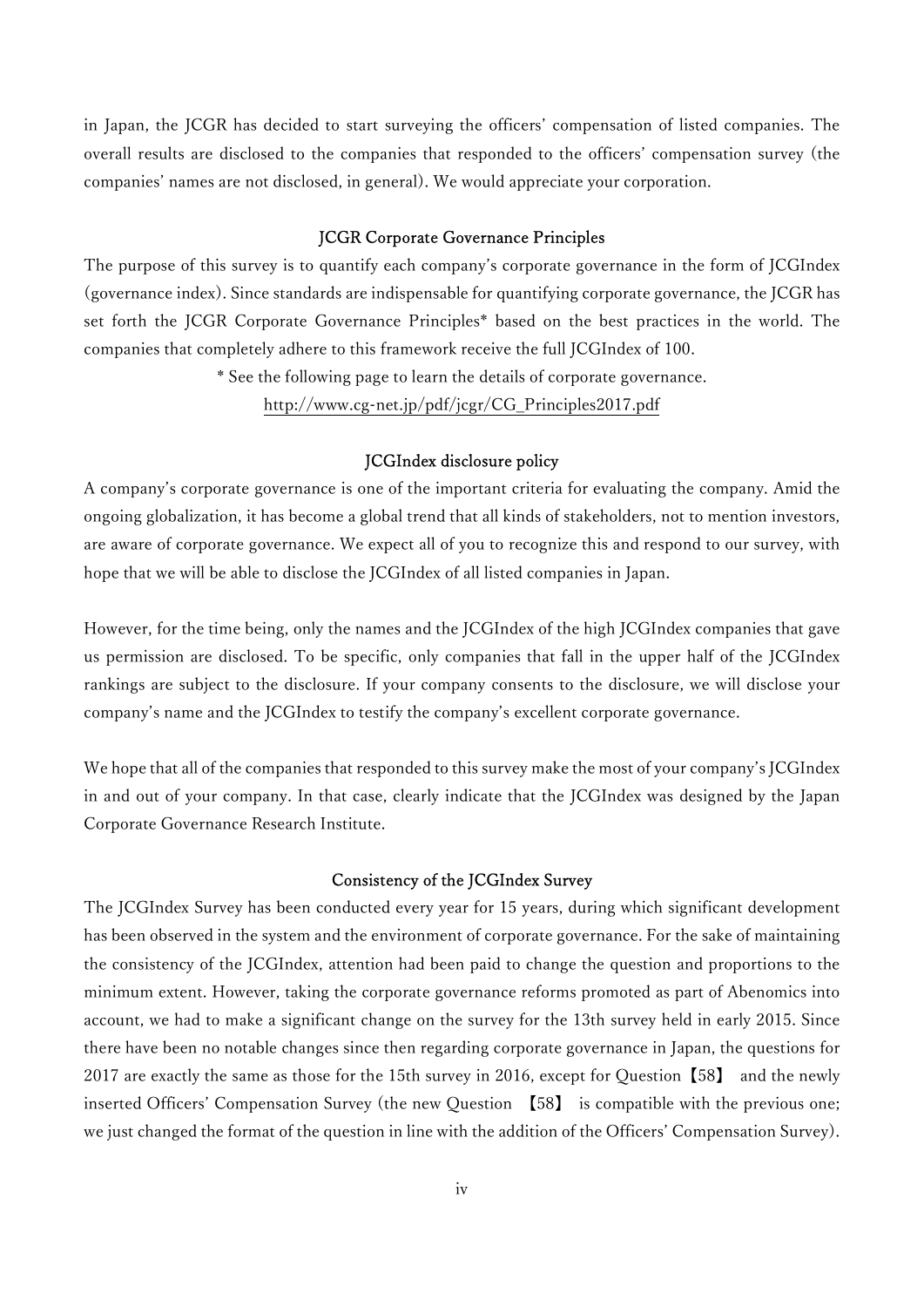### Handling of personal information

This questionnaire contains blanks for personal information. The JCGN and the JCGR (hereinafter collectively called "JCGN") promise to protect and respect your personal information, recognizing that it is a social responsibility of an NPO to handle the respondents' personal information (names, post addresses, e-mail addresses and other information that can identify individuals) properly.

- 1.We collect personal information in this survey for the following purposes:
- Personal information on  $CEOs \cdot \cdot \cdot$  Statistical analysis for the survey
- Personal information on respondents  $\cdots$  Contact with the responding companies

2.The JCGN and the JCGR subcontract the tasks of sending/collecting questionnaires and statistical analysis to Fujitsu Research Institute (FRI). The JCGN (the parent organization of the JCGR) and FRI have concluded a non-disclosure agreement, which covers personal information. Any and all data related to the JCGIndex Survey are transferred to the JCGN after the subcontract period. FRI only retains data necessary for the follow-up survey on each company, and any and all data containing personal information are deleted, and any and all devices storing them are destroyed.

3.The provision of personal information must be based on the respondents' consent. If you have any doubt about the JCGN's handling of your personal information, leave blank the relevant blanks. In such a case, the information necessary for statistical analysis will be handled as missing values.

4.If you are a corporate representative or a contact person and would like to make inquiries about or correct your personal information already provided to us, contact us at the following e-mail address. We will respond to your requests as promptly as reasonably possible.

Until February 26, 2018: Fujitsu Research Institute (subcontractor) E-mail: FRI-jcgr-desk2017@cs.jp.fujitsu.com From February 27, 2018: Japan Corporate Governance Network E-mail: info@cg-net.jp

# Japan Corporate Governance Network Japan Corporate Governance Research Institute

Takaaki Wakasugi (Professor Emeritus, University of Tokyo; Co-Director, Mitsui Life Financial Research Center, University of Michigan) Christina L. Ahmadjian (Professor, Graduate School of Commerce and Management, Hitotsubashi University) Shusai Nagai (Professor, Faculty of Business Administration, Toyo Gakuen University) Mamoru Obayashi (Professor, School of Commerce, Senshu University)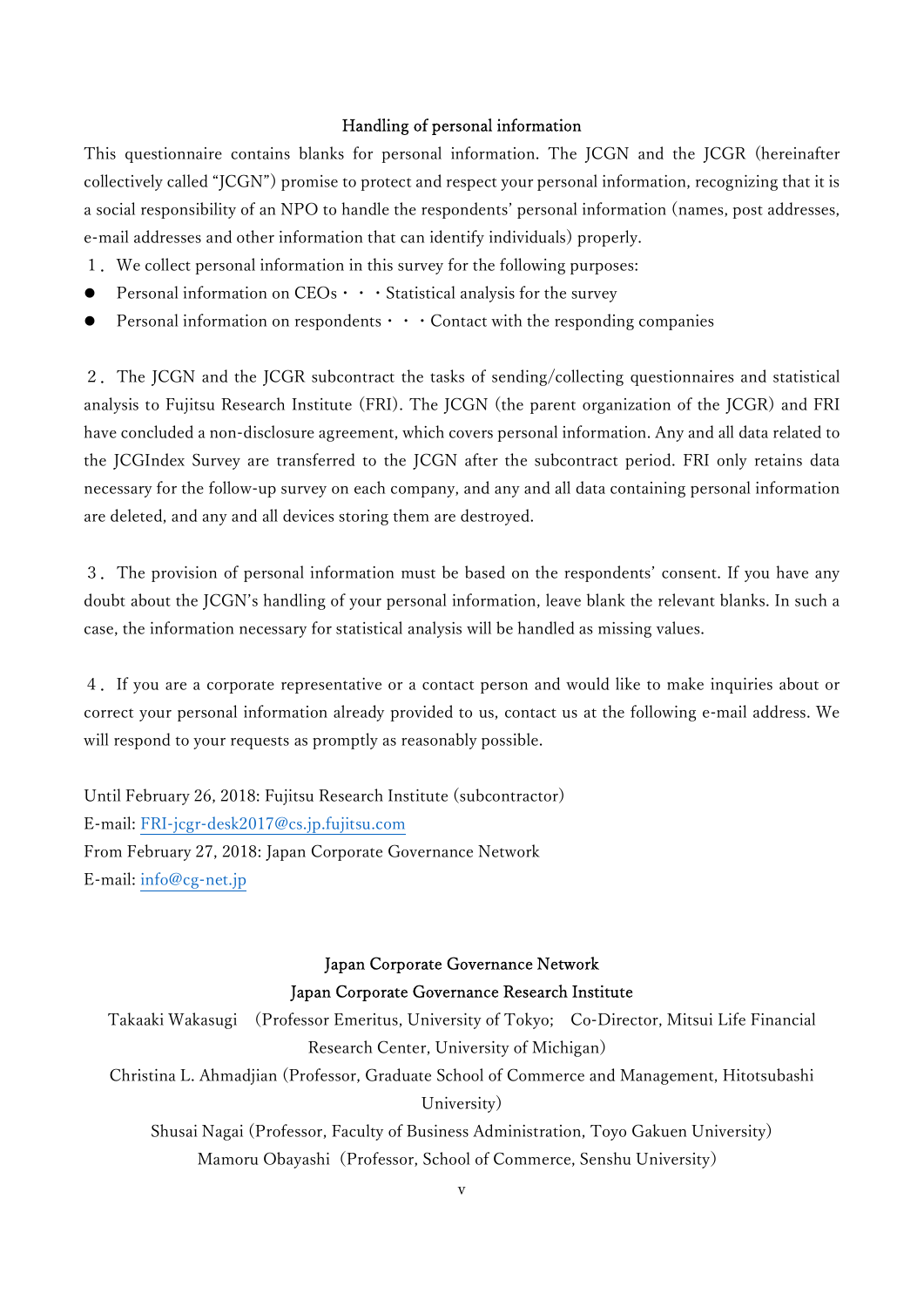### Structure of this questionnaire

Fill in the outline of your company.

Part I Performance targets, leadership of CEO  $[1] \sim [7]$  (The CEO must answer this part by yourself.) Part II Efforts on corporate governance  $[8] \sim [11]$  (The CEO must answer this part by yourself.) Part III Board of directors  $[12] \sim [45]$ Part IV Management system  $[46] \sim [55]$ Part V Evaluation of management, compensation system  $[56] \sim [58]$ Officers' Compensation Survey  $[A] \sim [J]$ Part VI Management of consolidated subsidiaries  $[59] \sim [60]$ Part VII Communication with shareholders  $[61] \sim [68]$ 

# Schedule of the survey

January 22, 2018 (Monday): Deadline(Your company's JCGIndex will be notified to you by early February.) February 12, 2018 (Monday): Interim report on the overall results (on the JCGR website) February 26, 2018 (Monday): Announcement of the list of companies that responded to the Survey and the JCGIndex analysis results (on the JCGR website)

JCGR website: http://www.cg-net.jp/jcgr/index.html

# Inquiries regarding the questions

(Subcontractor) JCGR Survey Unit, Fujitsu Research Institute E-mail: FRI-jcgr-desk2017@cs.jp.fujitsu.com

(Return address of this questionnaire) PO Box 28, Takeshiba Post Office, Minato-ku, Tokyo, 105-6890 JCGR Survey Unit, Fujitsu Research Institute

Phone inquiries are not accepted.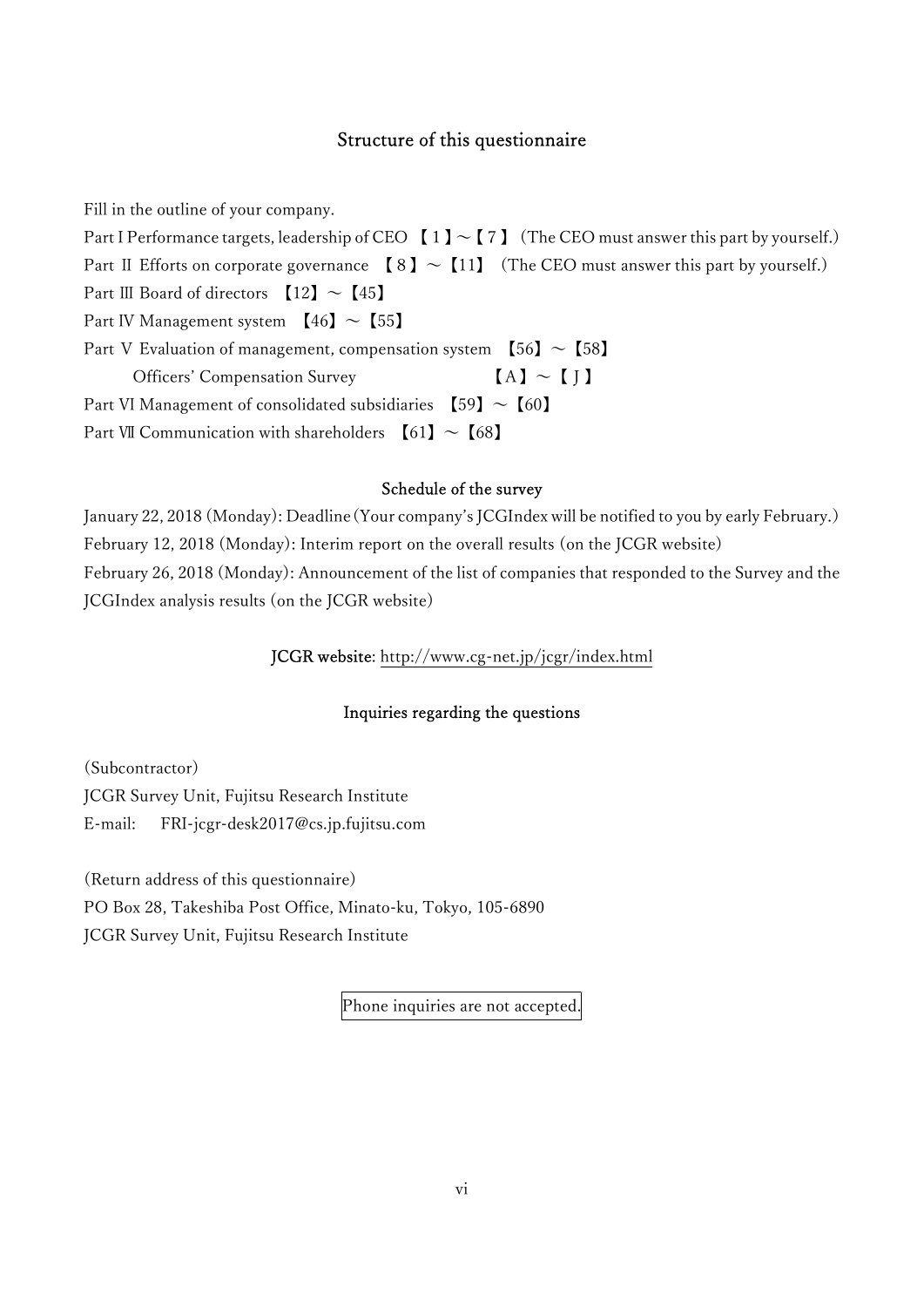| 1. Company name                                |                                                                      |                                                   |          |                                            |       |                       |  |                    |
|------------------------------------------------|----------------------------------------------------------------------|---------------------------------------------------|----------|--------------------------------------------|-------|-----------------------|--|--------------------|
| 2. Shareholders                                |                                                                      | (1) Is there a parent company that holds at least |          | a. Yes                                     |       | b. No                 |  |                    |
|                                                |                                                                      | one third of the company's stock?                 |          |                                            |       |                       |  |                    |
|                                                | 2Is there any family or individual that holds at                     |                                                   |          | a. Yes                                     |       | b. No                 |  |                    |
|                                                |                                                                      | least one third of the company's stock?           |          |                                            |       |                       |  |                    |
|                                                | <b>3</b> Foreign ownership                                           |                                                   |          |                                            |       |                       |  | $\%$               |
| 3. The CEO                                     | DAge:                                                                | years old                                         |          | 2Took office in:                           |       | (month)               |  | (year)             |
|                                                | 3)Career                                                             |                                                   |          | a. Manufacturing                           |       |                       |  | b. Sales/Marketing |
|                                                | (Circle as many as are                                               |                                                   |          | c. Finance/Accounting d. Personnel affairs |       |                       |  |                    |
|                                                | applicable.)<br>Corporate planning f. International affairs<br>$e$ . |                                                   |          |                                            |       |                       |  |                    |
|                                                |                                                                      |                                                   | $g$ .    | Other (                                    |       |                       |  |                    |
|                                                | 4 Overseas work in the                                               |                                                   | a. Yes ( |                                            |       | years in total) b. No |  |                    |
|                                                | company                                                              |                                                   |          |                                            |       |                       |  |                    |
| 4. Is your company foreign-owned?              |                                                                      |                                                   |          | a. Yes                                     | b. No |                       |  |                    |
| 5. Does your company implement the Tokyo Stock |                                                                      |                                                   |          | a. Yes                                     | b. No |                       |  |                    |
| Exchange's Corporate Governance Code?          |                                                                      |                                                   |          |                                            |       |                       |  |                    |
| 6. Which structure                             |                                                                      | a. Company with nominating committee, etc.        |          |                                            |       |                       |  |                    |
| does your company                              | b. Company with audit and supervisory committee                      |                                                   |          |                                            |       |                       |  |                    |
| adopt?                                         | Company with board of corporate auditors<br>$c$ .                    |                                                   |          |                                            |       |                       |  |                    |
| 7. The respondent (We                          | (1)Name                                                              |                                                   |          |                                            |       |                       |  |                    |
| company's<br>your<br>report                    |                                                                      | 2 Title and division                              |          |                                            |       |                       |  |                    |
| <b>JCGIndex</b><br>to                          | the                                                                  | 3Phone number                                     |          |                                            |       |                       |  |                    |
| respondent by e-mail.)                         |                                                                      | 4)E-mail address                                  |          |                                            |       |                       |  |                    |

# Fill in the outline of your company.

\*The personal information provided here is not used for other purposes than the JCGIndex Survey conducted this time and planned to be conducted in the future. Read and understand "Handling of personal information" on page v before filling in this form.

# Disclosure of your company's Corporate Governance Index

We would like to calculate your company's Corporate Governance Index (JCGIndex) based on your response and, if your company falls in the upper half of the JCGIndex ranking, disclose the company's name and the JCGIndex. Tick whether you permit the disclosure.

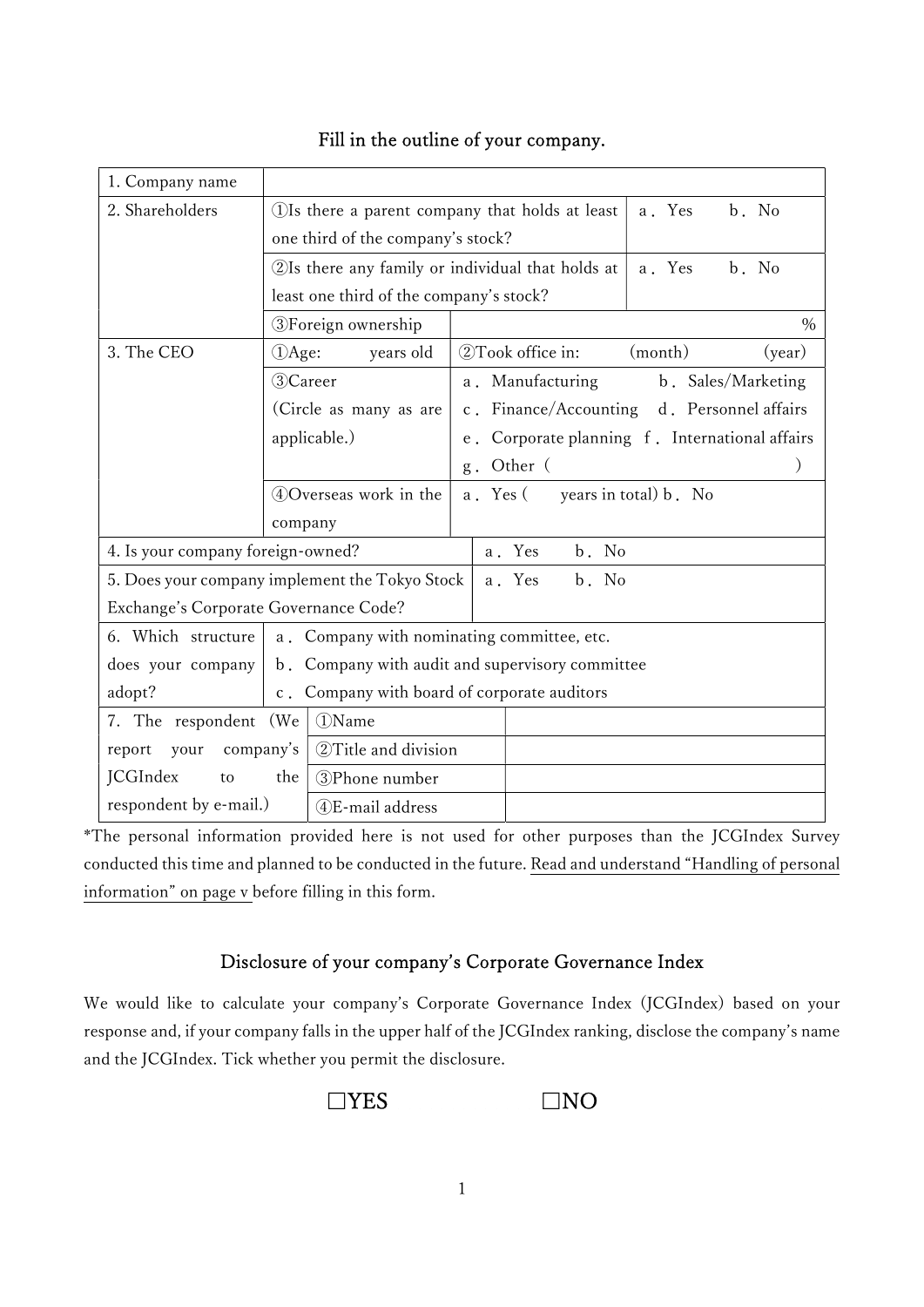### Part I Performance targets, leadership of CEO

<The CEO must answer this part by yourself.>

【1】Which of the following performance targets does your company regard as most important? Choose up to three from below. (Choose the most similar ones if the corresponding items are not listed below.) Most important figures for your company:  $\textcircled{1}$   $\textcircled{2}$   $\textcircled{3}$ 

- a. Sales
- b.Market share
- c.Operating profit
- d. Ordinary profit
- e.Net profit
- f.EPS (earnings per share)
- g.Cash flow
- h. Return on sales
- i. ROA (return on assets)
- j.ROE (return on equity)
- k.Profit after cost of capital
- 1. Stock price
- m.Other( )

【2】Is all or part of the CEO compensation linked to the performance?

a.Yes

 $[2 - 1]$  Approximately what percentage of the standard CEO compensation is linked to the performance? (  $\%$ )

b. No  $\rightarrow$  Proceed to [4].

### If you answered  $\alpha$ . Yes in  $\{2\}$ , answer  $\{3\}$

【3】Are the performance targets that serve as the main determinants of the said performance-linked compensation completely identical to the ones selected in 【1】?

- a.Yes
- b.No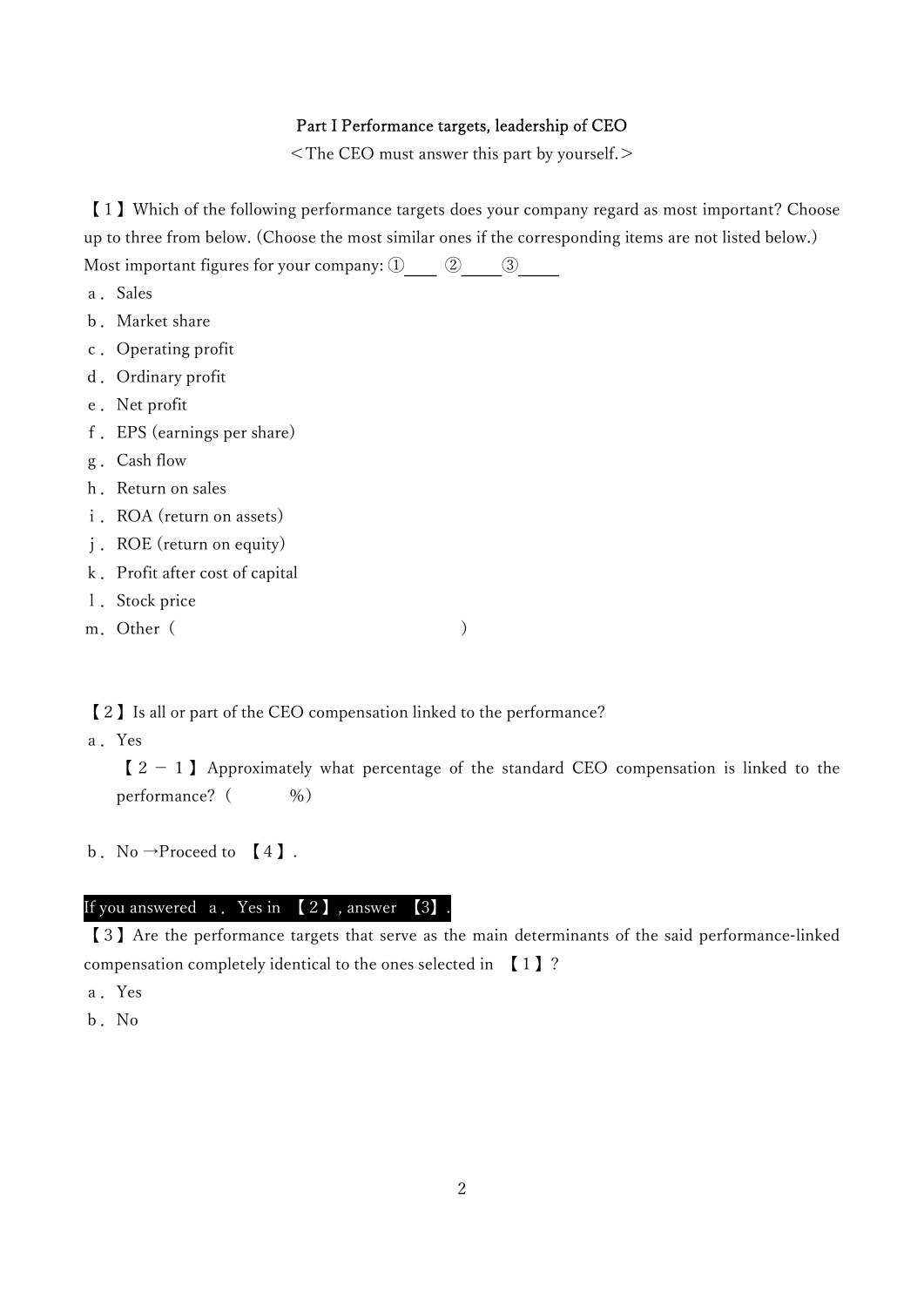# For all respondents

【4】Are you managing the CEO succession plan established by yourself?

a.Yes

 $[4 - 1]$  Are you reporting the said plan and its progress to the board of directors or the nominating committee, etc. as necessary?

- a.Yes
- b.No

b.No

【5】The Companies Act prescribes that the board of directors shall select or dismiss the CEO. Which of following has the de facto authority of deciding the candidate for CEO? Circle one.

- a.The CEO
- b.The chairperson
- c.Senior advisors, ex-chairpersons, ex-CEOs, or the like
- d.The board of directors or its sub-organ
- e.The division in charge of personnel affairs, corporate planning, etc.
- f.Employees
- g.The parent company, the "main bank," business partners, etc.
- h. None of the above

 $[5 - 1]$  Suppose that your company has not reached the performance targets for a long time even though the environment surrounding your company is not so unfavorable. Which of the following most represents how you bear the responsibility as CEO? Circle one.

- a. Revise the plan and the target figures
- b.Publicly explain reasons for failing to achieve the targets
- c.Accept the compensation calculated through pre-determined formulas
- d.Leave the decision to the board of directors on whether to resign, etc.
- e. Resign as CEO

【6】Are you required to hold a certain amount of stock as CEO?

a.Yes

 $[6 - 1]$  What is the lower limit? ( units)

b.No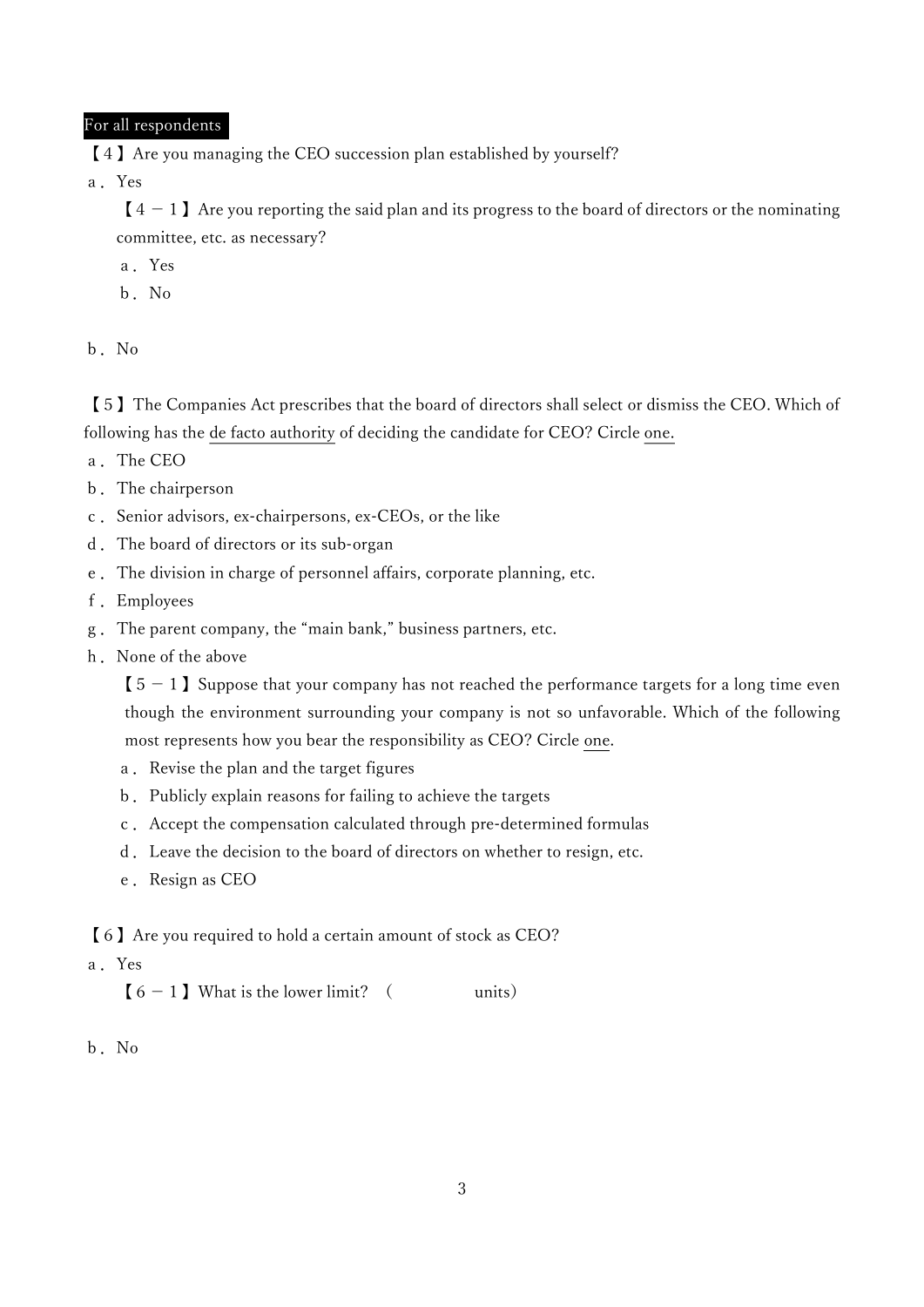【7】Some people assert that, since the Companies Act assumes that the purpose of joint-stock companies is to pursue business profit, the primary objective of a joint-stock company is to pursue long-term profit consistent with the profit of long-term shareholders under the governance by shareholders. Which of the following best represents your opinion as CEO? Circle one.

- a.That is right. The purpose of joint-stock companies is to pursue long-term profit for shareholders.
- b.That is right, but in reality, it does not fit Japanese companies.
- c. Such kind of notion is wrong.
- d. None of the above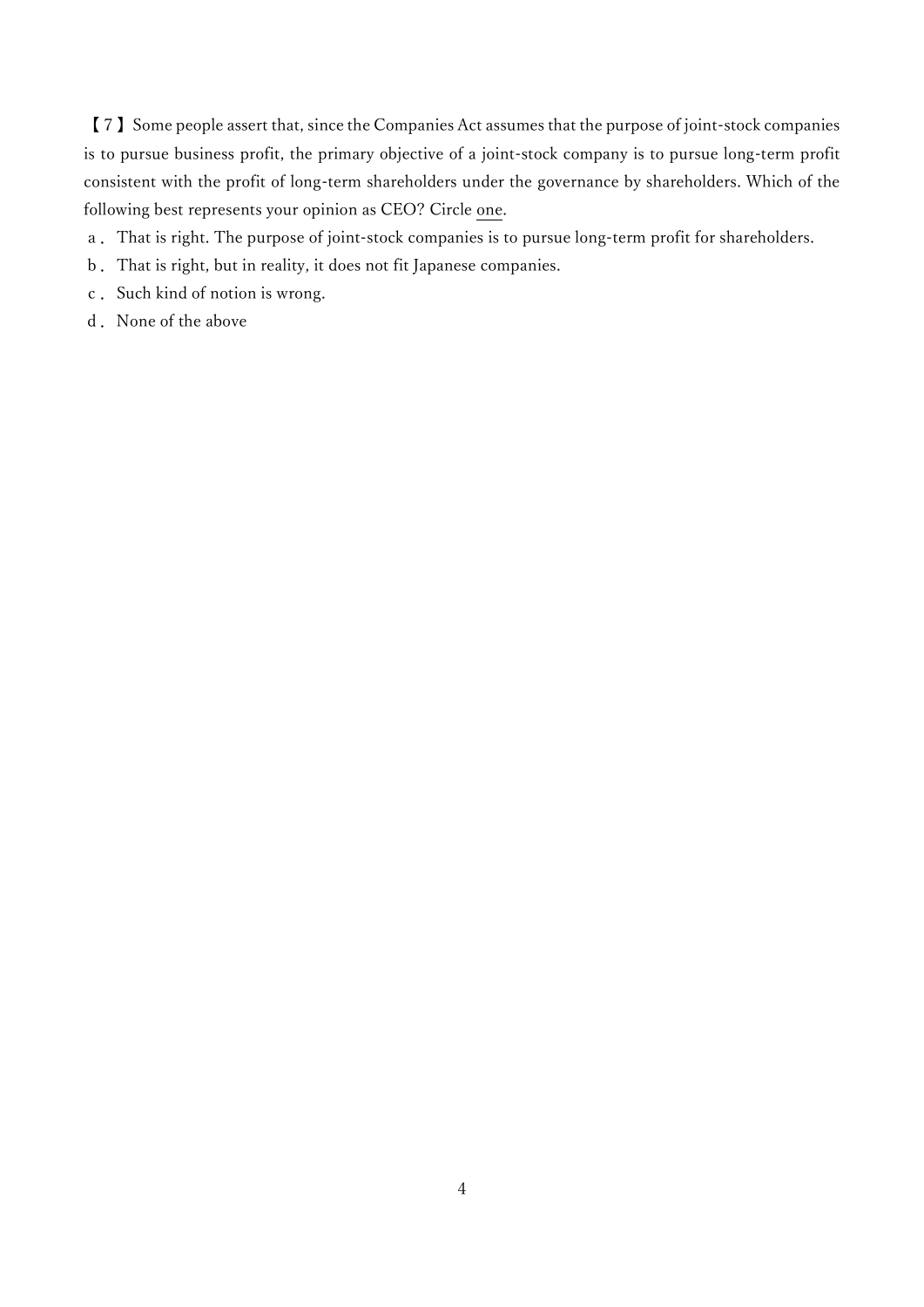### Part Ⅱ Efforts on corporate governance

<The CEO must answer this part by yourself.>

【8】Does your company's board of directors formulate codes of conduct for corporate governance (corporate governance principles, corporate governance guidelines, etc.) in writing?

a.Yes

 $[8 - 1]$  Do the said codes of conduct clearly state that corporate governance shall be shareholderoriented?

- a.Yes
- b.No

 $8 - 2$  Are the said codes of conduct published, whether online or not?

- a.Yes
- b.No

b.No

【9】 Does your company have an organization that regularly monitors the status of corporate governance (e.g. the effectiveness of nomination, compensation, and audit functions) and reports it to the board of directors?

a.Yes

 $[9 - 1]$  Who is in charge of the said organization? Circle one.

- a.The CEO, or executive officers designated by the CEO
- b.An inside director
- c.An outside director
- d. A sub-organ of the board of directors (Name: )

e.None of the above

b.No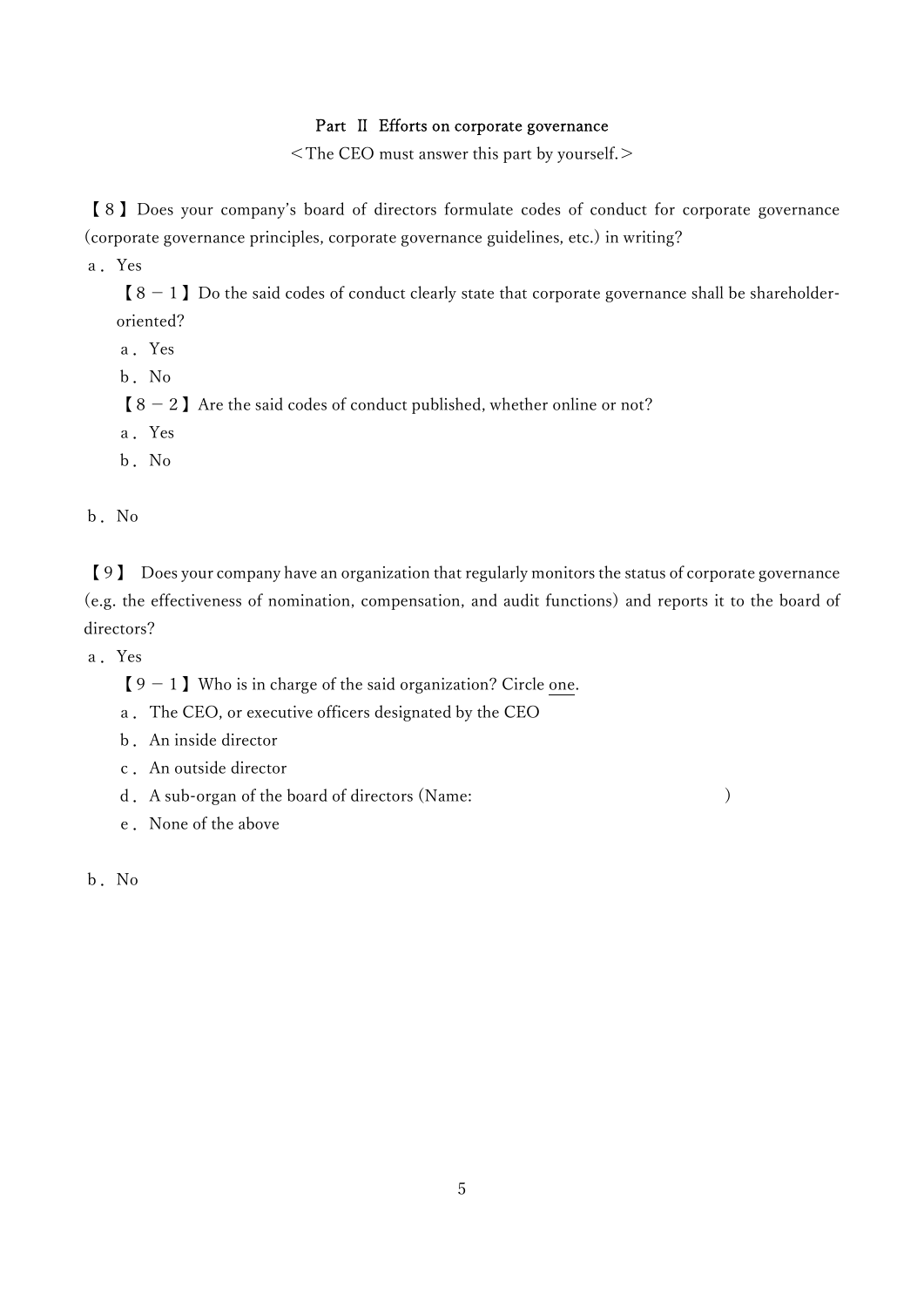【10】Has your company introduced anti-takeover measures (as defined by the Tokyo Stock Exchange)?

a.Yes

 $[10 - 1]$  Did your company get approval for the said anti-takeover measures at a shareholders meeting ?

- a.Yes
- b.No

 $[10 - 2]$  Is it required that the implemented anti-takeover measures periodically get approval at shareholders meetings in your company?

a.Yes

b.No

 $[10-3]$  What is the response to proposals to acquire your company? Circle one.

- a.The board of directors accepts the independent panel's judgment.
- b.The independent panel's judgment is respected, but it is the board of directors that makes decision.
- c.No independent panel is set up, and the board of directors makes decision.

b.No

【11】Which of the following best represents your company's current retirement benefit plan for officers? Circle one.

a.The retirement benefit is paid based on the officer's tenure.

- b.The retirement benefit is paid based on the performance during the officer's tenure.
- c.The retirement benefit was replaced by fixed monthly compensation.
- d.The retirement benefit was replaced by performance-linked compensation.

 e . The retirement benefit was replaced by a combination of fixed monthly compensation and performance-linked compensation.

f.We have abolished the retirement benefit plan for officers.

g.We have not paid retirement benefit to officers since before.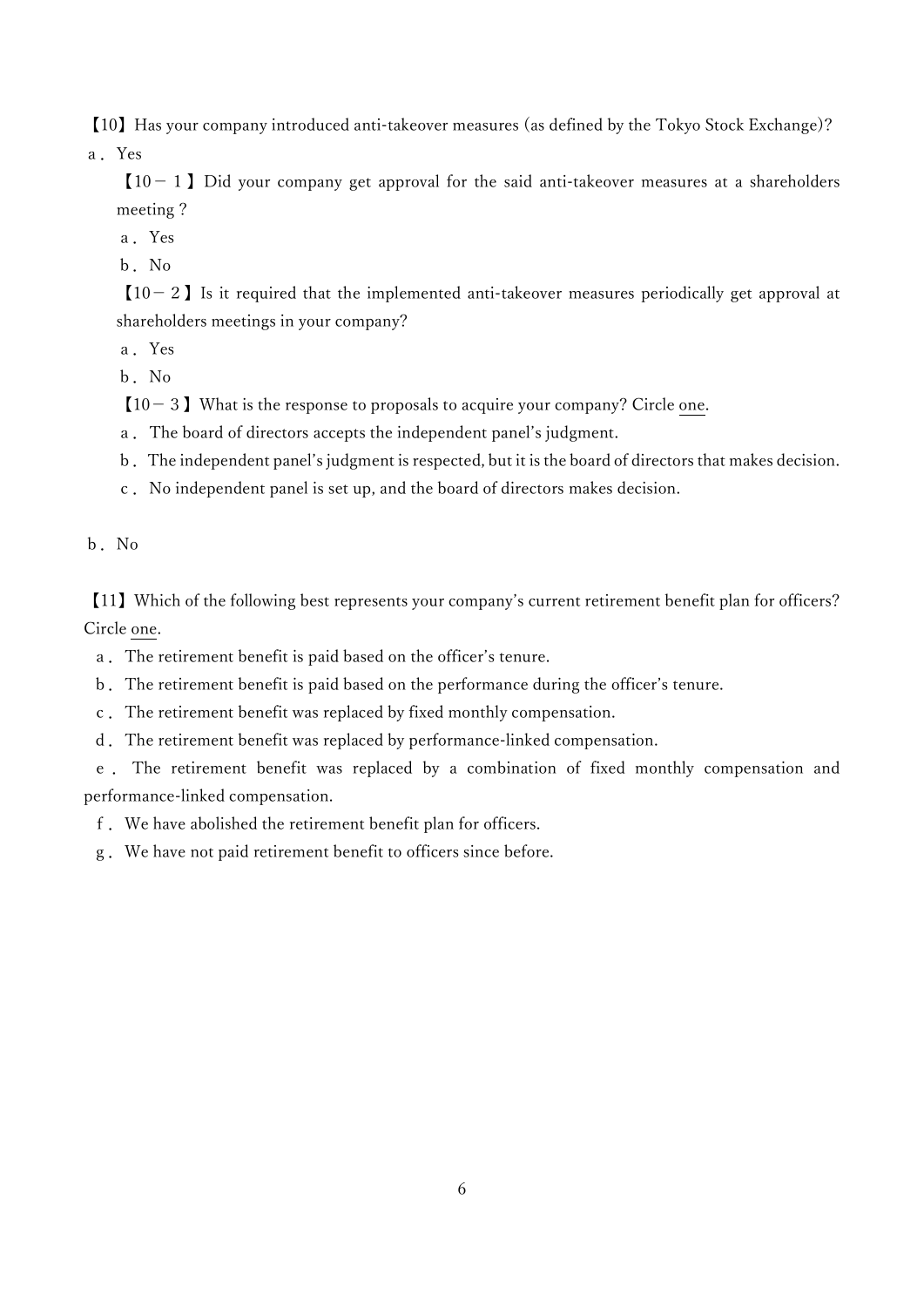### Part Ⅲ Board of directors

【12】How many directors are there in your company altogether? ( )

 $[12-1]$  How many outside directors are there in your company? ()

 $[12-2]$  How many outside directors in your company satisfy the Tokyo Stock Exchange's criteria on independent directors<sup>\*?</sup> ()

 $[12-3]$  How many executive directors are there in your company? ( )

【13】Does your company's board of directors formulate standards for selecting and dismissing inside directors in writing?

- a.Yes
- b.No

【14】Does your company's board of directors formulate standards for selecting and dismissing outside directors in writing?

- a.Yes
- b.No

【15】Is diversity taken into account when selecting directors?

a.Yes

|  |  | $[15 - 1]$ How many inside directors in your company are women? |  |
|--|--|-----------------------------------------------------------------|--|
|--|--|-----------------------------------------------------------------|--|

 $[15 - 2]$  How many inside directors in your company are from overseas? ( )

 $[15-3]$  How many inside directors in your company are aged 50 or younger? ( )

 $[15-4]$  How many outside directors in your company are women in your company? ()

- $[15 5]$  How many outside directors in your company are from overseas? ()
- $[15-6]$  How many outside directors in your company are aged 50 or younger? ( )

b.No

【16】 Which of the following best represents the most important roll your company expects the outside directors to play? Circle one.

a.To exercise governance over the management from the viewpoint of shareholders

b.To ensure disciplined management by ensuring transparency

―――――――――――――――――――――――

- c.To give advice on management
- d. None of the above

\*For the Tokyo Stock Exchange's criteria on independent directors, see the footnote on the next page.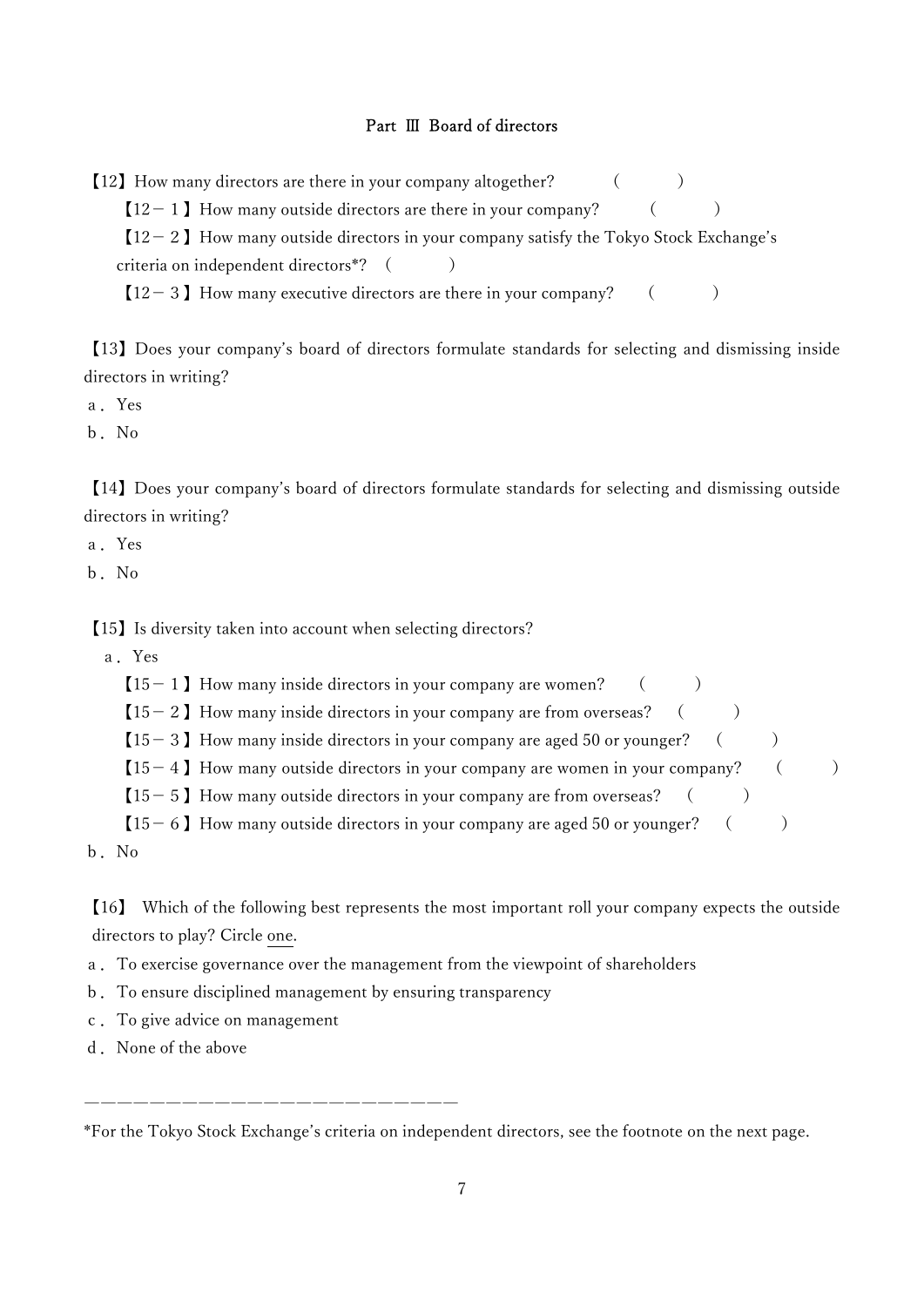【17】Are rolls that the board of directors expects the directors to play explained to each director when selecting the candidates for inside and outside directors?

a.Yes

b.No

【18】Does the board of directors evaluate each of the inside and outside directors based on the standards for dismissing directors and in light of the expected rolls mentioned in【17】?

a.Yes

b.No

【19】Are newly appointed directors required to attend lectures on corporate governance at a proper external organization?

a.Yes

b.No

―――――――――――――――――――――――

 \*The Tokyo Stock Exchange defines independent directors/auditors as outside directors/auditors who are unlikely to have conflicts of interest with general shareholders, and categorizes outside directors/auditors who are likely to have conflicts of interest with general shareholders and hence not considered independent directors/auditors as follows:

a. A person who executes business of the parent company or fellow subsidiary of said company;

b. A person for which said company is a major client or a person who executes business for such person, or a major client of said company or a person who executes business for such client;

c. A consultant, accounting professional or legal professional (in the case of a group such as a juridical person or association, including persons belonging to such group) who receives a large amount of money or other asset other than compensation for directorship/auditorship from said company;

d. A person who has recently fallen under any of a. to the preceding c.;

e. A close relative of a person enumerated in any of the following (a) to (c) (excluding those of insignificance);

(a) A person enumerated in a. to the preceding d.;

(b) A person who executes business of said company or its subsidiary (including directors who do not execute business or accounting advisors (when any of such accounting advisors is a juridical person, including any member thereof who is in charge of such advisory affairs) in the case where said company designates its outside auditor(s) as an independent auditor(s)); and

(c) Persons who have recently fallen under the preceding (b)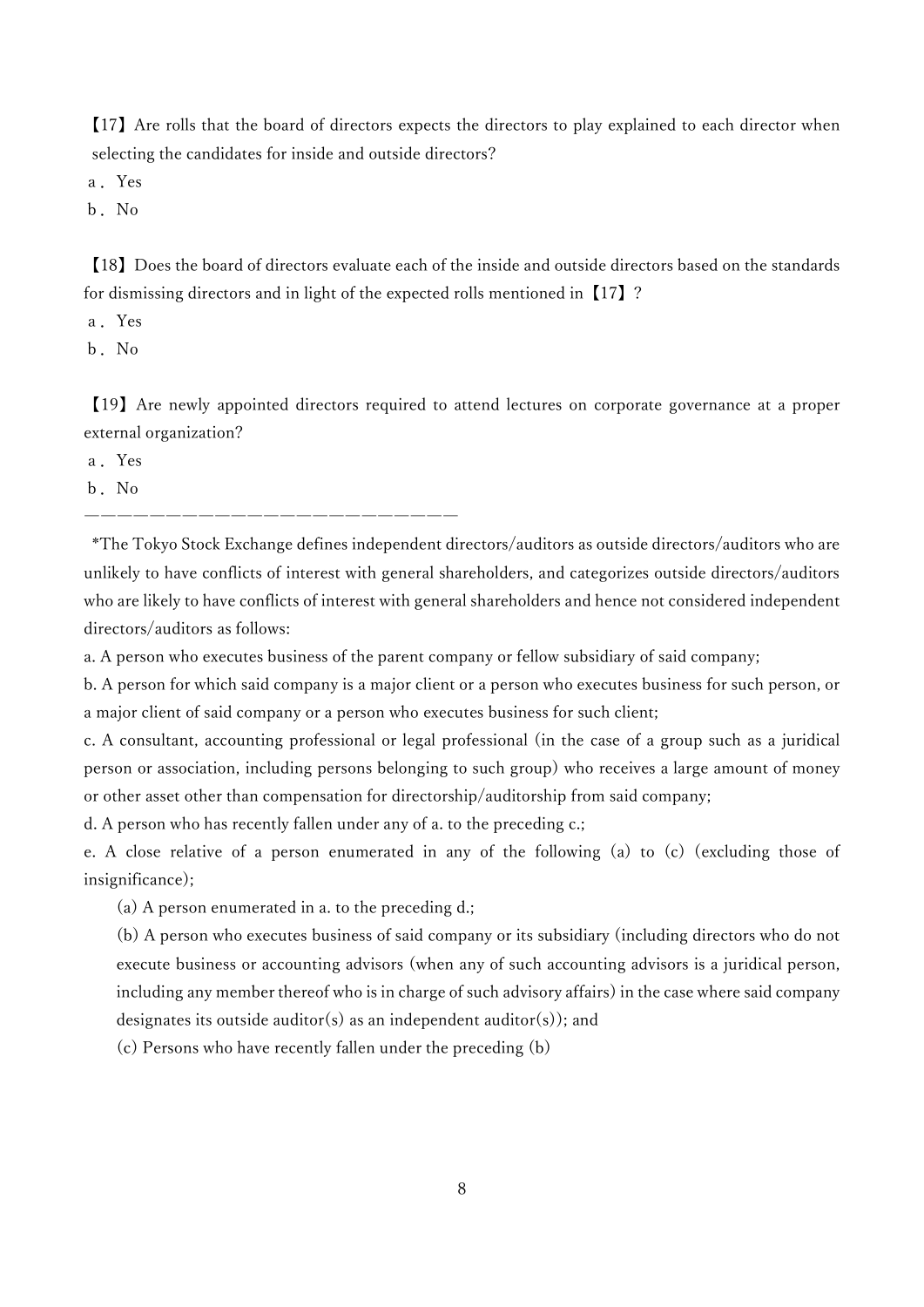【20】Is there any term or age limit on inside directors? a.Yes b.No 【21】Are outside directors eligible for another term? a.Yes b.No 【22】Is there any term limit on outside directors? a.Yes  $[22 - 1]$  What is the upper limit? (vears) b.No 【23】Is there any age limit on outside directors? a.Yes  $[23 - 1]$  What is the upper limit? ( years old) b.No 【24】Is there any term limit on the CEO? a.Yes  $[24 - 1]$  What is the upper limit? (years) b.No 【25】Is there any age limit on the CEO? a.Yes  $[25 - 1]$  What is the upper limit? (vears old) b.No

【26】Does your company's board of directors have a nominating committee or the equivalent (hereinafter, "the nominating committee")?

a.Yes

 $[26-1]$  How many members are in the nominating committee? ()  $[26-2]$  How many members of your company's nominating committee satisfy the Tokyo Stock

Exchange's criteria on independent directors? ()

 $[26-3]$  Does the chair of your company's nominating committee satisfy the Tokyo Stock Exchange's criteria on independent directors? a.Yes b.No

b. No  $\rightarrow$ Proceed to [32].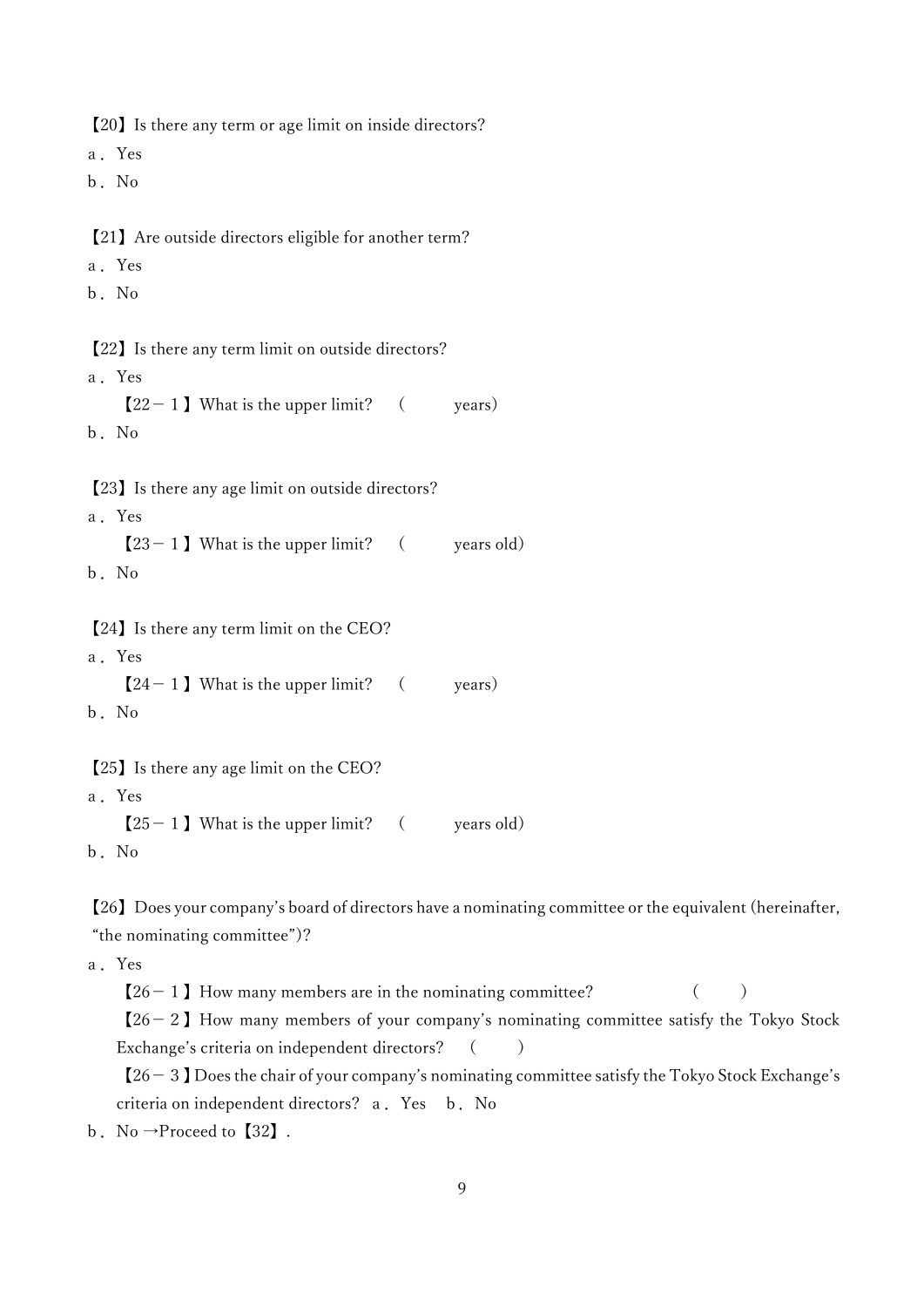If you answered a. Yes in  $[26]$ , answer  $[27]$  to  $[31]$ .

【27】Does the nominating committee stipulate rules on the objectives and administration? a.Yes

b.No

【28】Does the nominating committee stipulate rules on the selection of independent directors?

a.Yes

b.No

【29】Does the nominating committee stipulate rules on the selection of the candidates for directors?

a.Yes

b.No

【30】Are the above mentioned standards for selecting the candidates for directors stipulated by the nominating committee consistent with the standards for selecting or dismissing directors set forth by the board of directors? Circle one.

a.Yes

b.No such standards set forth by the board of directors

c.No

【31】Does the nominating committee conduct self-evaluation in accordance with the rules and report the self-evaluation results to the board of directors every year?

a.Yes

b.No

### For all respondents

【 32 】 Does your company's board of directors have a compensation committee or the equivalent (hereinafter, "the compensation committee")?

a.Yes

 $[32-1]$  How many members are in the compensation committee?  $($ 

 $[32-2]$  How many members of your company's compensation committee satisfy the Tokyo Stock Exchange's criteria on independent directors? ()

 $[32 - 3]$  Does the chair of your company's compensation committee satisfy the Tokyo Stock Exchange's criteria on independent directors? a. Yes b. No

b. No  $\rightarrow$  Proceed to [36].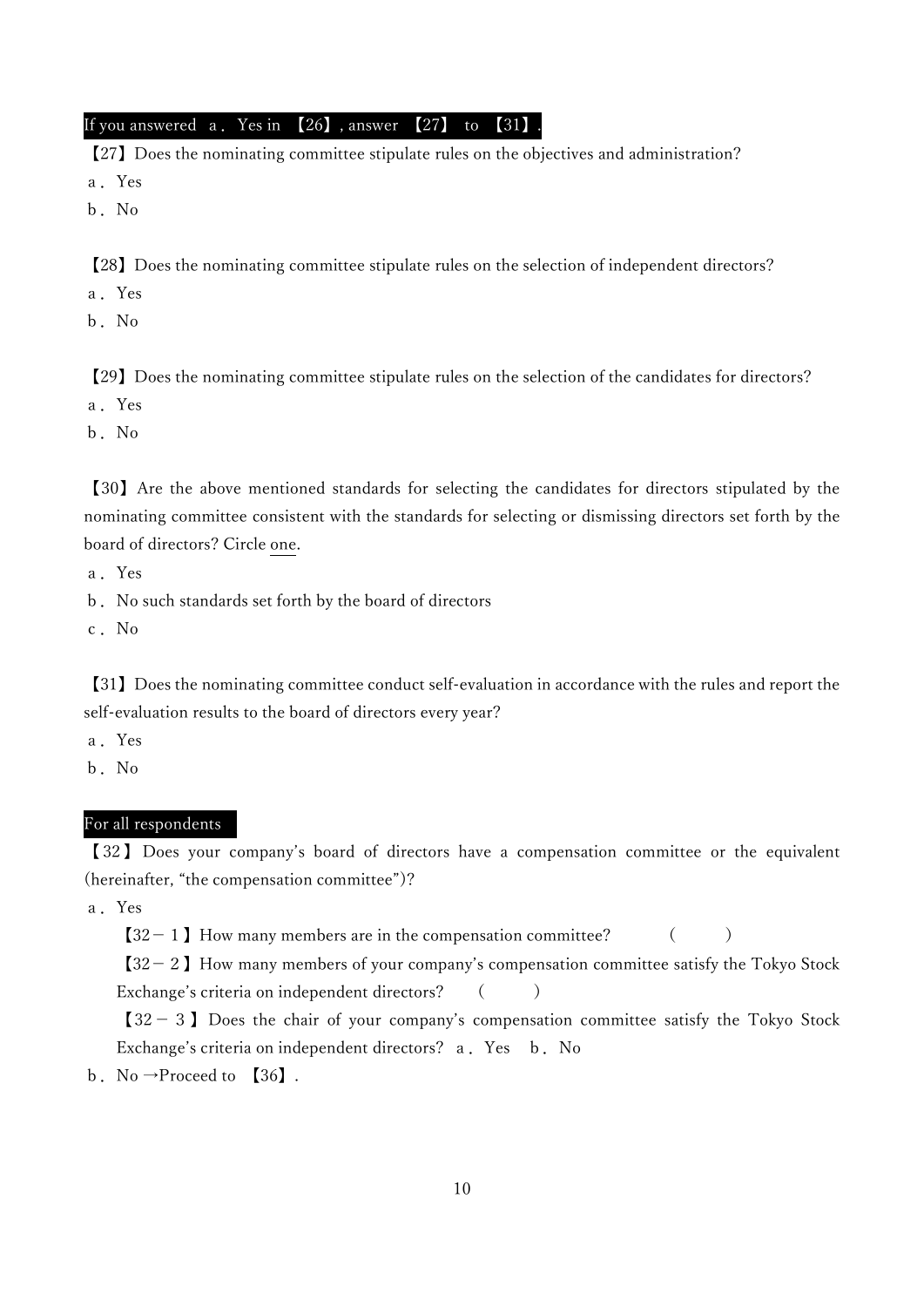### If you answered a. Yes in 【32】, answer 【33】 to 【35】

【33】Does the compensation committee stipulate rules on the objectives and administration? a.Yes

b.No

 【 34 】 Do the rules of the compensation committee prescribe incentive-based compensation or performance-linked compensation?

a.Yes

b.No

【35】Does the compensation committee conduct self-evaluation in accordance with the rules and report the self-evaluation results to the board of directors every year?

a.Yes

b.No

### For all respondents

【36】How many members are in your company's audit and supervisory committee or board of corporate auditors? ( )

 $[36 - 1]$  How many members of your company's audit and supervisory committee or board of corporate auditors satisfy the Tokyo Stock Exchange's criteria on independent directors? ( )  $[36 - 2]$  Does the chair of your company's audit and supervisory committee or board of corporate auditors satisfy the Tokyo Stock Exchange's criteria on independent directors? a. Yes b. No

【37】Are there written rules for the audit and supervisory committee or board of corporate auditors?

a.Yes

b. No  $\rightarrow$ Proceed to [40].

# If you answered a. Yes in [37], answer [38] and [39].

【38】 Which of the following are subject to audit as stipulated by the rules of the audit and supervisory committee or board of corporate auditors? Circle as many as are applicable.

- a.Appropriateness of internal audit
- b.Impartiality of internal auditors
- c.Financial audit
- d. Business audit
- e.Appropriateness of external audit
- f.Impartiality of external auditors
- g. Other (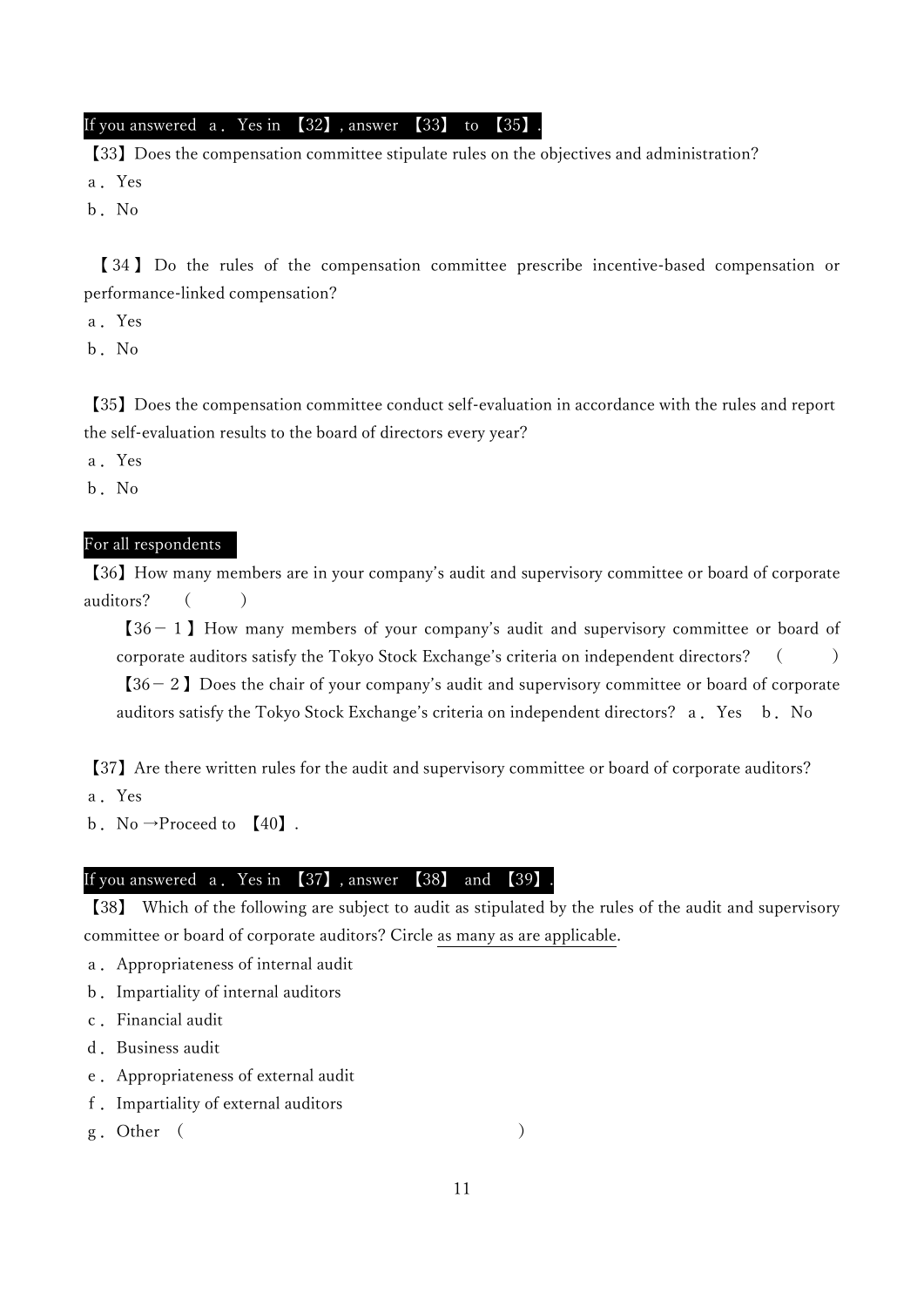【39】Does the audit and supervisory committee or board of corporate auditors conduct self-evaluation in accordance with the above mentioned rules and report the self-evaluation results to the board of directors every year?

- a.Yes
- b.No

### For all respondents

【40】Who chairs the board of directors? Circle one.

- a.The CEO
- b.The chairperson of the board of directors who is not the CEO
- c.An outside director who satisfies the Tokyo Stock Exchange's criteria on independent directors
- d.An outside director who does not satisfy the Tokyo Stock Exchange's criteria on independent directors
- e.None of the above

【41】Are the agendas to be discussed at the meetings of your company's board of directors explained to the outside directors in advance? Circle one.

- a.All of the agendas are explained to the outside directors in advance.
- b.Only important agendas are explained to the outside directors in advance.
- c.In general, there is no advance explanation to the outside directors.
- d.There are no outside directors in the company.

【42】Does your company's board of directors discuss the following agendas at least once in a year?

 $[42 - 1]$  Management strategies a. Yes b. No

 $[42 - 2]$  Financial strategies a. Yes b. No

 $[42-3]$  Risk management strategies a. Yes b. No

【43】Does your company's board of directors confirm the basic policies for the following items once in a year?

- $[43 1]$  Corporate pension a. Yes b. No
- $[43 2]$  Information technology a. Yes b. No
- $[43 3]$  Compliance a. Yes b. No
- $[43 4]$  Corporate governance a. Yes b. No
- $[43 5]$  Corporate social responsibility a. Yes b. No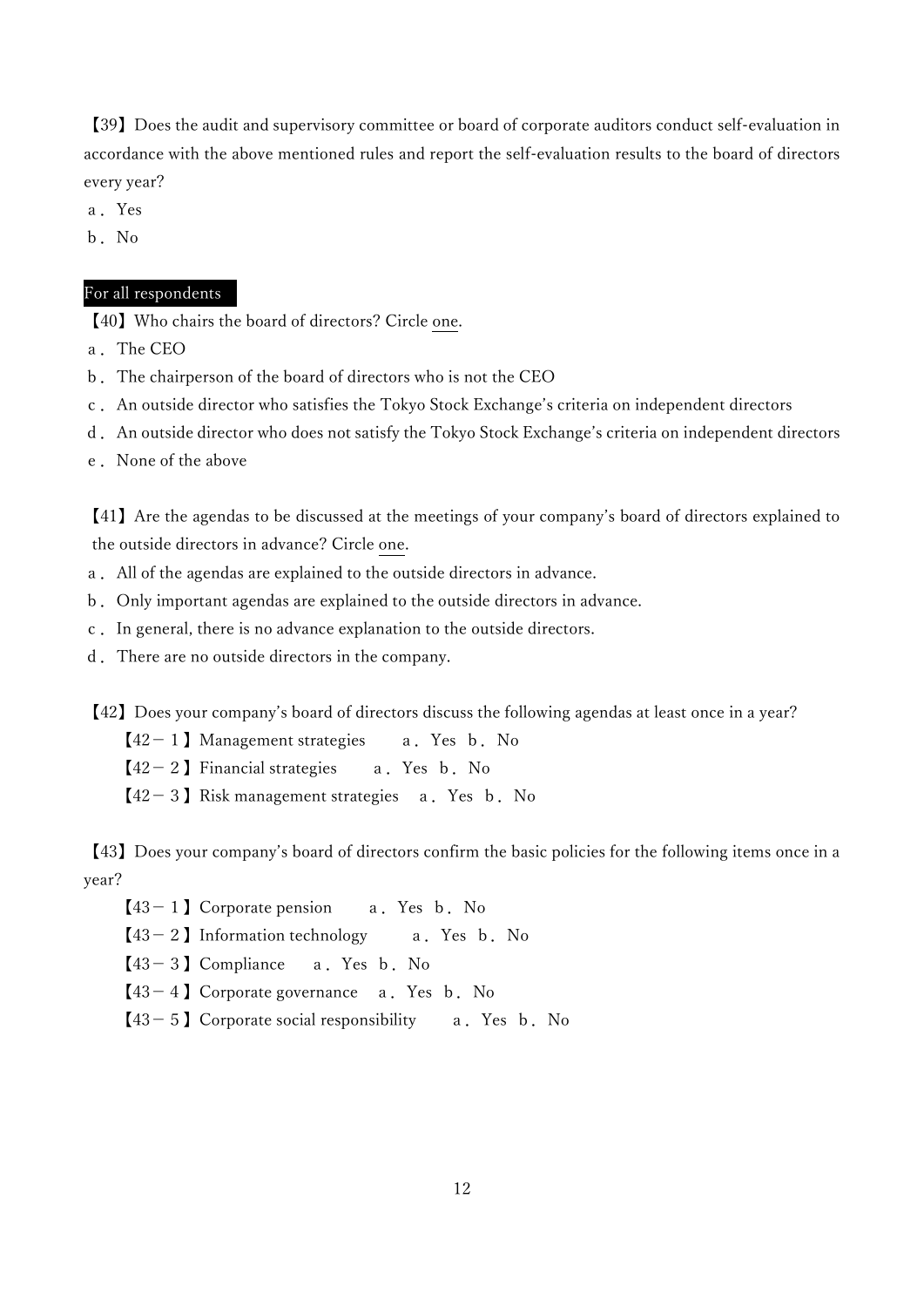【 44 】 Are board meetings that are attended only by outside directors/auditors or independent directors/auditors (as defined by the Tokyo Stock Exchange) regularly held?

- a.Yes
- b.No

【45】 Does your company's board of directors require outside directors to hold a certain amount of stock? Circle one.

- a.Yes
- b.No
- c.No outside directors in the company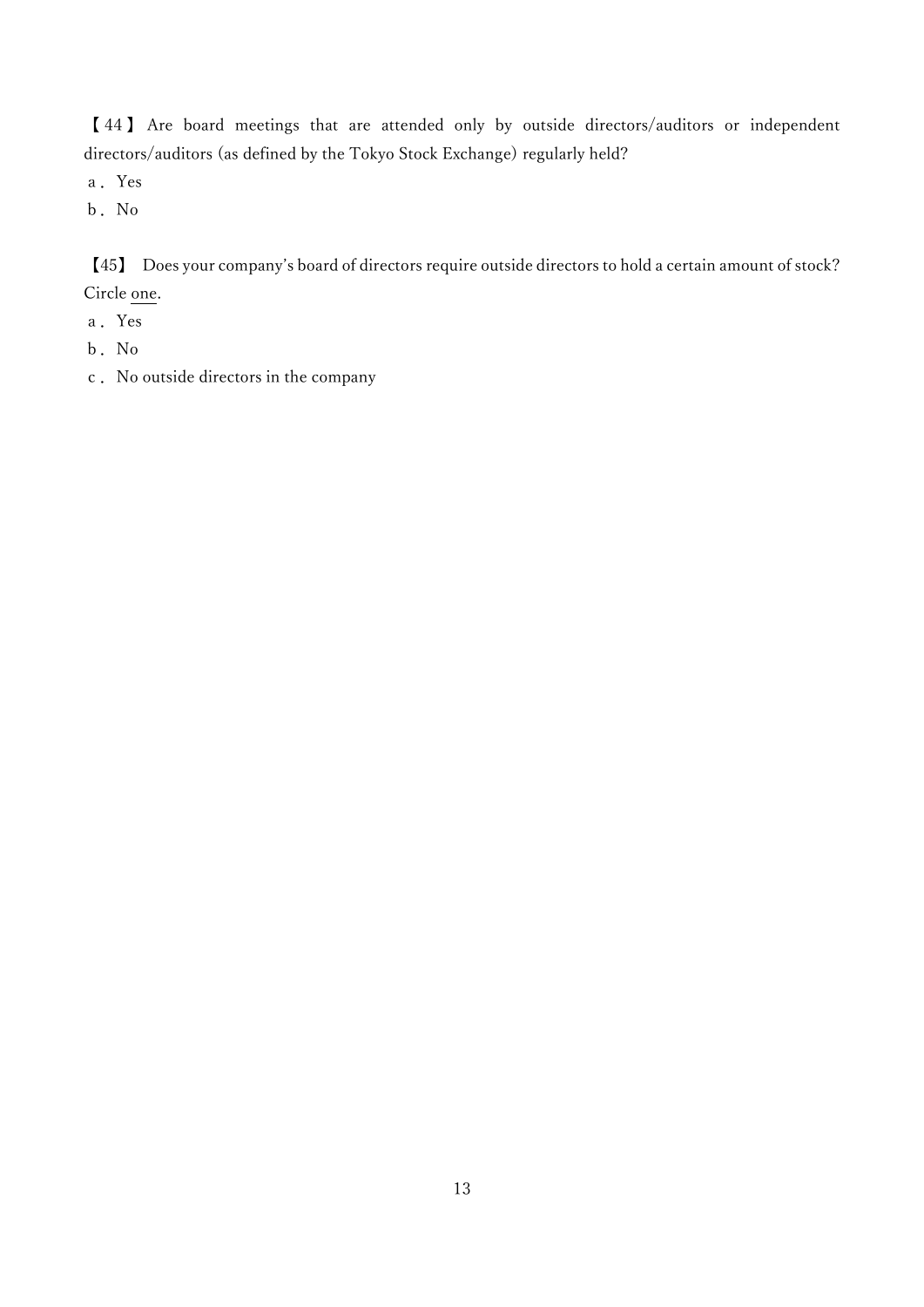### Part Ⅳ Management system

【46】Does your company set the figures of performance targets for each organization (division, in-house company, subsidiary, etc.)?

a.Yes

 $[46 - 1]$  Does your company evaluate the head of each organization based on the said figures?

a.Yes

b.No

 $[46 - 2]$  Is the compensation of the head of each organization linked to the performance evaluation based on the said figures?

a.Yes

b.No

 $[46-3]$  If it turns out to be difficult to achieve the said target figures, is the head of the organization removed from the position?

a.Yes

b.No

b.No

【47】Does your company use cost of capital\* for investment decision or performance evaluation? (Circle as many as are applicable.)

a.Discounted cash flow analysis is applied in investment decisions.

- b.Indicators calculated using profit and cost of capital for each year are used for performance evaluation.
- c.Cost of capital is not used in the company.
- d. Other ( )

【48】Does your company have an organization that sets the policy of enterprise risk management and supervises it?

a.Yes

 $[48-1]$  Is it stated in writing that your company's enterprise risk management aims at securing the profit of shareholders?

a.Yes

b.No

b.No

 <sup>――――――――――――――――――――――</sup>  \* Cost of capital, or WACC (weighted average cost of capital), is the average cost that a company must pay

to its shareholders and creditors. It serves as the minimum rate of return the company expects from investments.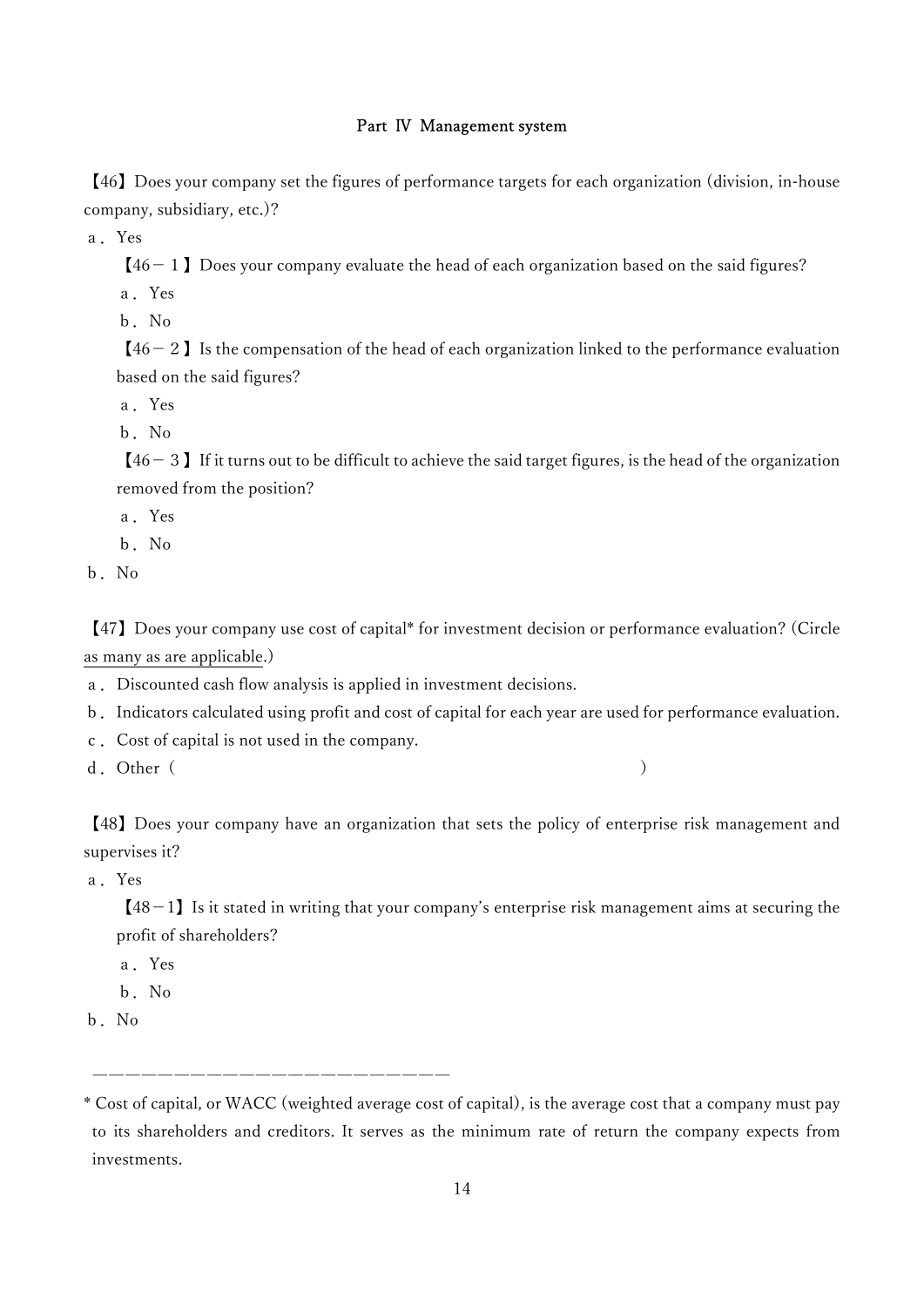【49】Does your company have written codes of ethics or codes of conduct that govern all employees? a.Yes

 $[49 - 1]$  Are such codes published, whether online or not?

- a.Yes
- b.No
- $[49 2]$  Does your company have an organization for promoting and supervising corporate ethics?
- a.Yes
- b.No
- b.No

【50】Is the policy of corporate social responsibility formulated in writing?

a.Yes

 $[50 - 1]$  Is the said policy of corporate social responsibility published online?

- a.Yes
- b.No
- b.No

【51】Is the scope of duties and responsibilities specified and formulated in a form of job description for all jobs in your company?

- a.Yes
- b.No

【52】Internal control system refers to a set of regulations on self-assessment, cross-check, and inspection by a specialized division (such as the middle office) to ensure the compliance. Are companywide frameworks and procedures of your company's internal control system digitized or formulated in writing? Circle one.

- a.Yes, they are digitized.
- b.Yes, they are formulated in writing.
- c.No, they are not digitized nor formulated in writing.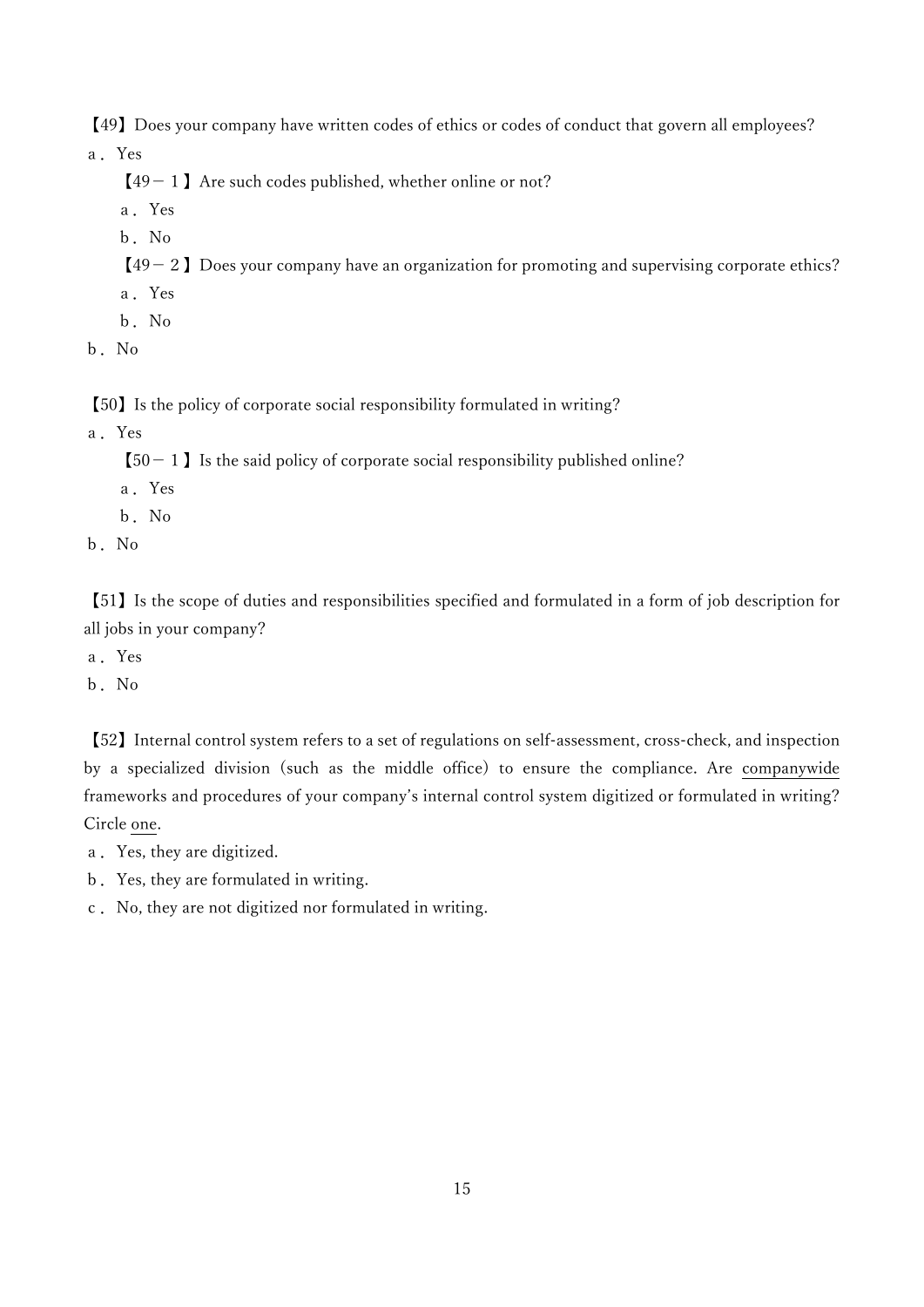【53】Does your company have an internal audit division (an organization that checks whether the internal control system is functioning and, if necessary, takes corrective actions)?

a.Yes

 $[53 - 1]$  How many internal auditors (the staff in charge of internal audit) are in your company?  $($ 

 $[53 - 2]$  Is it stipulated in writing that the internal auditors must be independent from the CEO? a.Yes

b.No

 $[53-3]$  Do members of the board of corporate auditors or the audit and supervisory committee periodically exchange information with internal auditors as necessary?

a.Yes

b.No

 $[53 - 4]$  Does the head of the internal audit division periodically submit internal audit reports to the board of directors and the CEO every year?

a.Yes

b.No

b.No

【54】Does your company have an organization for promoting and supervising compliance (abiding by the law, social norms, internal rules, etc.)?

a.Yes

b.No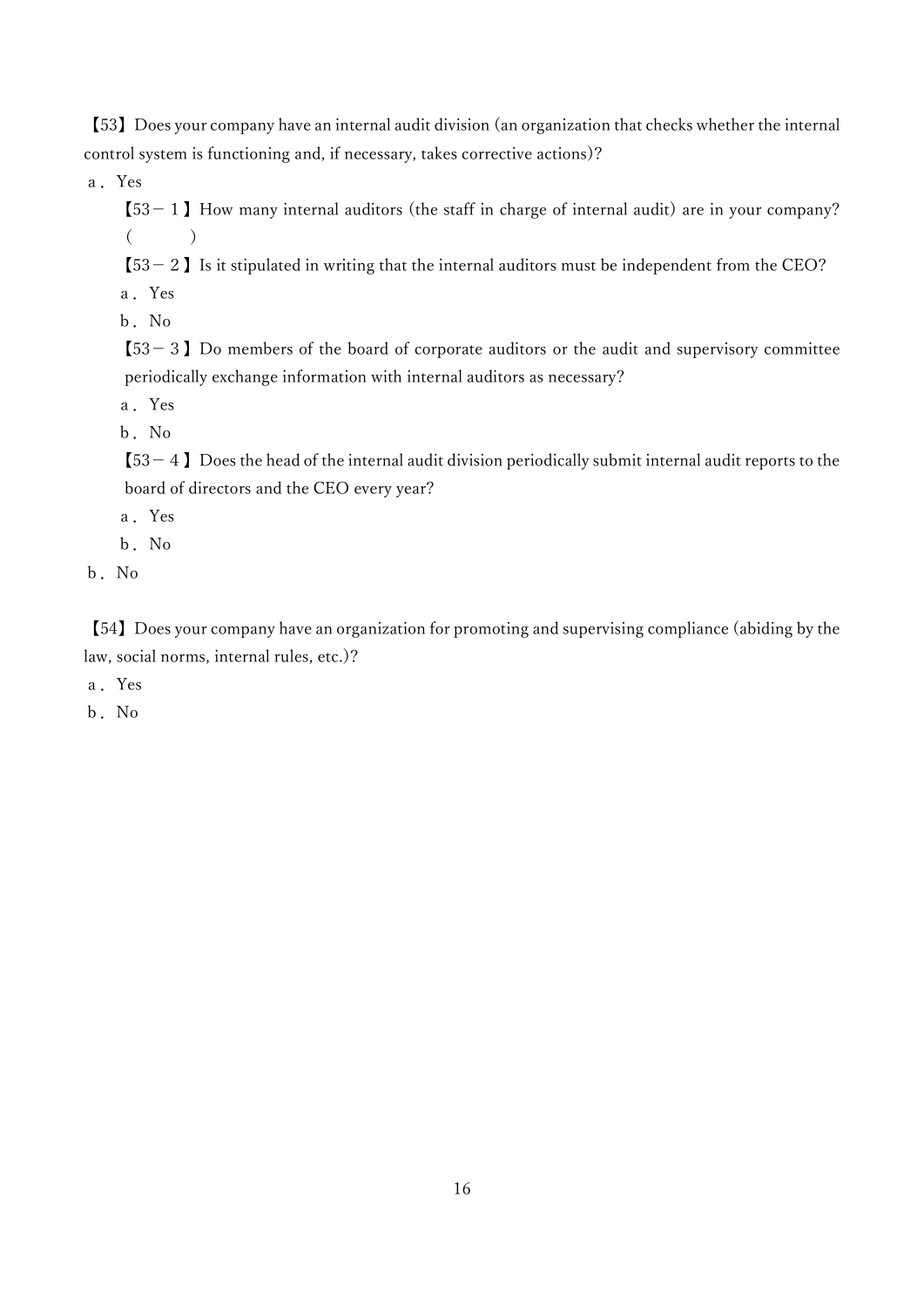【55】Does your company have an internal reporting system?

a.Yes

 $[55 - 1]$  Did your company refer to the Guidelines for Business Operators Regarding the Establishment, Maintenance and Operation of Internal Reporting Systems Based on the Whistleblower Protection Act\* when introducing the internal reporting system?

a.Yes

b.No

 $[55 - 2]$  Does your company have a point of contact for internal reporting and whistleblowing?

a.Yes, in the company.

b.Yes, outside the company.

c.Yes, both in the company and outside the company.

d. No.

 $[55-3]$  How many cases of internal reporting or whistleblowing were there in the past?

| FY 2015 |  |
|---------|--|
|         |  |

b.No

 \*The Guidelines for Business Operators Regarding the Establishment, Maintenance and Operation of Internal Reporting Systems Based on the Whistleblower Protection Act are the guidelines for properly handling employees' reports of compliance violation prepared by the Cabinet Office with the aim of strengthening corporate compliance efforts in accordance with the Whistleblower Protection Act. https://www.caa.go.jp/policies/policy/consumer\_system/whisleblower\_protection\_system/private/syste m/pdf/private\_system\_180206\_0001.pdf

17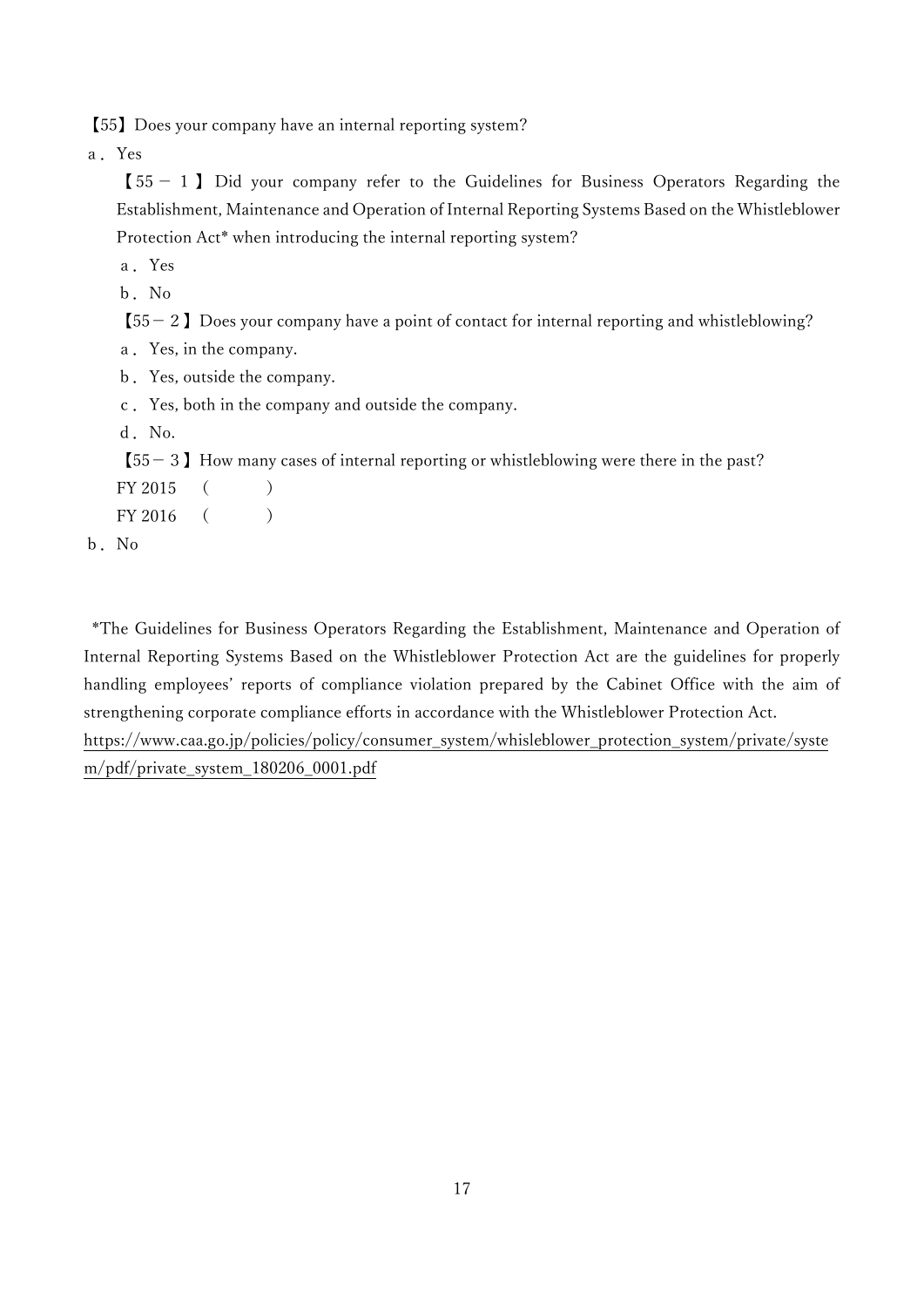### Part V Evaluation of management, compensation system

【56】 Which of the following effectively determines the amount or the formulas for calculating the CEO compensation in your company? Circle one.

a.The CEO

- b.The board of directors, the compensation committee, or the equivalent
- c.The division in charge, such as the personnel affairs department
- d. Other ( )

 $[56 - 1]$  Does your company take other companies' trends into account in establishing a method of determining the CEO compensation?

- a.Yes
- b.No

【57】The Financial Instruments and Exchange Act has formulated the rules on disclosure of executive compensation. Which of the following best represents your company's policy on disclosure of CEO compensation? Circle one.

- a.Disclose the formulas for calculating the compensation
- b.Disclose the amount of the compensation regardless of the Financial Instruments and Exchange Act

c.Disclose both the amount of the compensation and the formulas for calculating the compensation regardless of the Financial Instruments and Exchange Act

d.Comply with the Financial Instruments and Exchange Act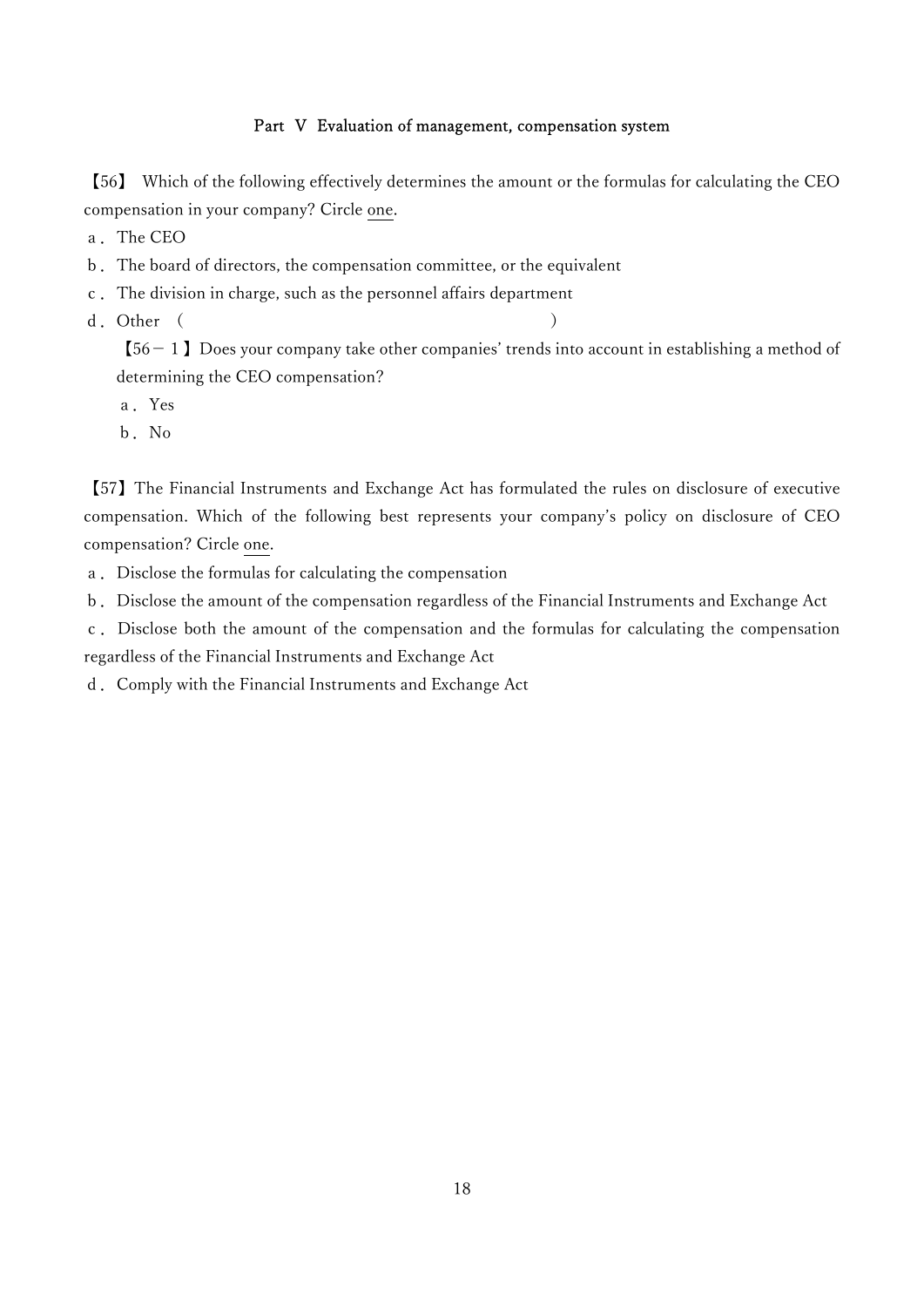【58】Regarding the officers' compensation, the Tokyo Stock Exchange's Corporate Governance Code asserts the necessity of introducing stock-based compensation ("the balance of cash and stock should be set appropriately"). The table below presents various types of stock-based compensation. For each type of stock-based compensation, draw a circle in ① if your company has already introduced it, ② if your company is thinking of introducing it, ③ if your company introduced it but has abolished it, or leave blank if your company has not introduced it.

| Type of stock-based compensation               | $\left(1\right)$ | $\left( 2\right)$ | 3 |
|------------------------------------------------|------------------|-------------------|---|
| a. Restricted stock                            |                  |                   |   |
| b. Stock-compensation-type stock options (one- |                  |                   |   |
| yen stock options)                             |                  |                   |   |
| c. Qualified stock options (or stock options   |                  |                   |   |
| granted at market value)                       |                  |                   |   |
| d. Stock options granted in exchange for money |                  |                   |   |
| e. Board benefit trust                         |                  |                   |   |
| f. Performance shares                          |                  |                   |   |
| g. Executive stock ownership plan/Cumulative   |                  |                   |   |
| stock investment                               |                  |                   |   |
| h. Phantom stock/Stock appreciation rights     |                  |                   |   |
| i. Market-price-issued stock acquisition right |                  |                   |   |
| trust                                          |                  |                   |   |
| j. Other (                                     |                  |                   |   |

Now we will ask you about the details of your company's officers' compensation. We will notify the overall results to you separately from the JCGIndex Survey results. Your cooperation is greatly appreciated.

《JCGR Officers' Compensation Survey》

【A】Which of the following best represents what your company considers the officers' compensation to be? Circle one.

a. Cost borne by shareholders for entrusting management to the executives

b. Incentive to increase the company's value and improve the corporate performance

c. Way of acquiring or retaining competent human resources

d. Reward paid to the officers for taking risks

e. Payment to cover officers' living expenses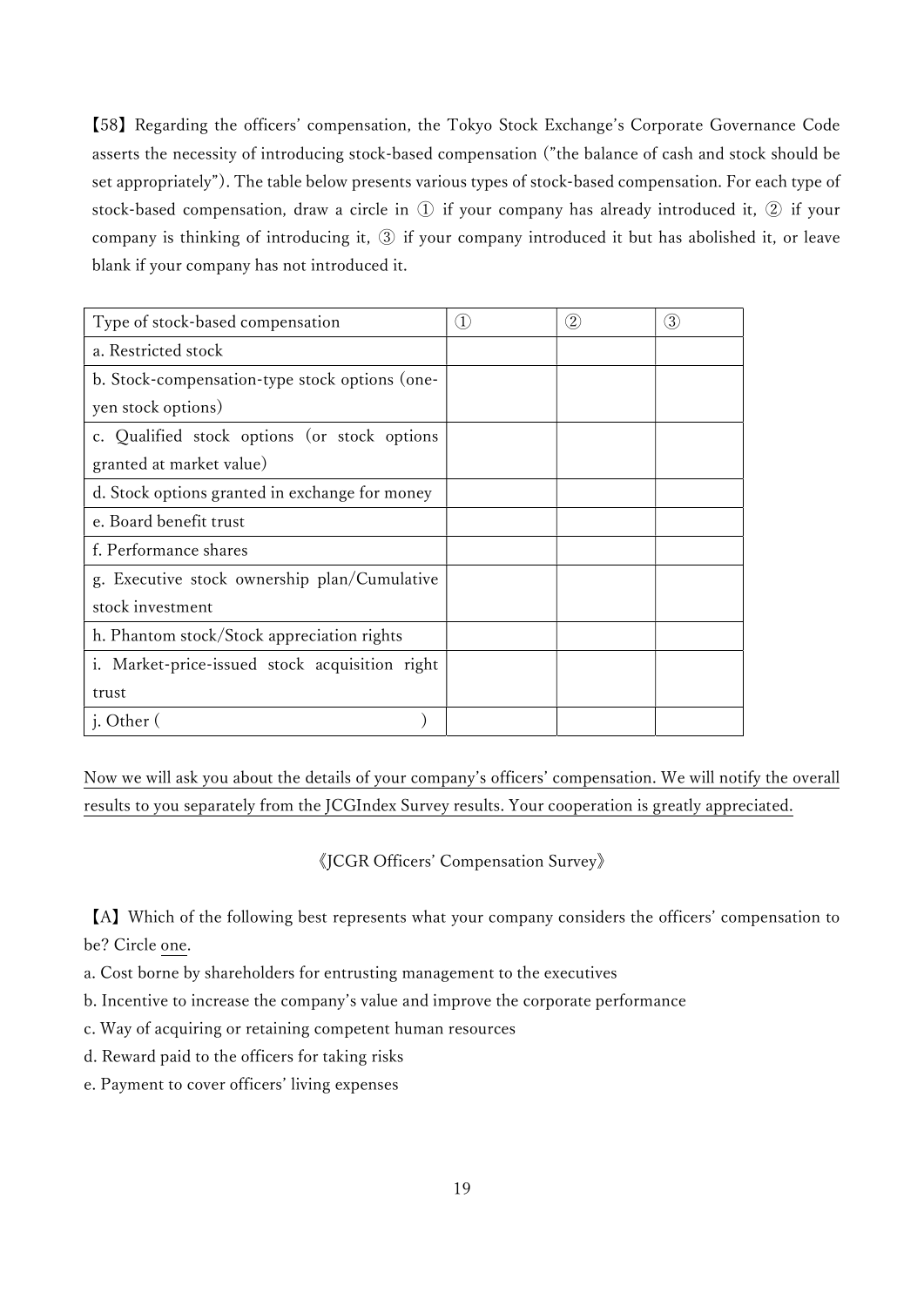【B】On which of the following does your company put emphasis in designing officers' compensation? Circle two.

- a. Linkage to the corporate performance or stock price
- b. Accountability to shareholders
- c. How other companies in the same industry design officers' compensation
- d. Level of payment
- e. Ensuring that the system is not too complicated
- f. Whether the compensation is deductible for tax purposes

【C】Enter the amounts of annual salaries (excluding the performance-linked compensation and stockbased compensation; the same applies hereinafter) paid to your company's executive officers in the most recent business year. If there are two or more persons with the same title, enter the largest amount. If your company is a company with board of corporate auditors, enter the amounts for directors. If your company is a company with audit and supervisory committee, enter the amount for directors who are not audit and supervisory committee members. If your company is a company with nominating committee etc., enter the amount for executive officers.

| Title                           | Annual salary (million yen) |
|---------------------------------|-----------------------------|
| Chairperson                     |                             |
| President (CEO)                 |                             |
| Vice president                  |                             |
| Executive vice president        |                             |
| Senior vice president           |                             |
| Executive officer without title |                             |

\* For executive employees, include the amount paid as employee compensation.

【D】If your company adopts the corporate officer system, answer the following questions.

 $[D-1]$  Enter the amount of annual salary paid to your company's corporate officer who does not concurrently serve as director, etc. in the most recent business year. If there are two or more such corporate officers, enter the largest amount.

|                   | Annual salary (million yen) |
|-------------------|-----------------------------|
| Corporate officer |                             |

 $[D-2]$  What type of contract does your company conclude with corporate officers?

- a. Entrustment contract
- b. Employment contract
- c. Both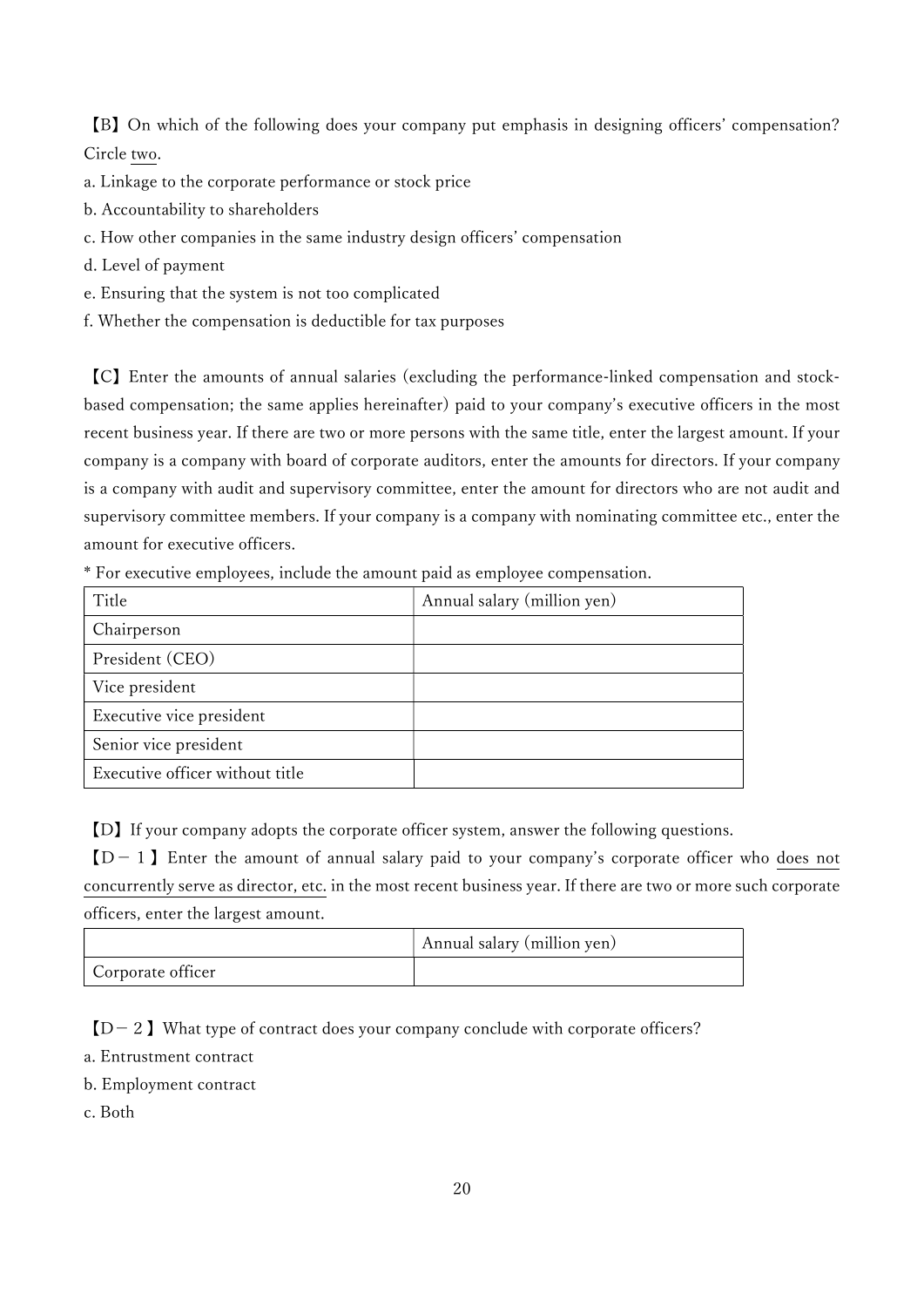【E】Enter the amounts of annual salaries paid to your company's non-executive officers in the most recent business year and whether stock-based compensation was paid or not in the most recent business year. If there are two or more persons with the same title, enter the largest amount.

①If your company is a company with board of corporate directors, fill in this section.

| Title                                                                                                | Annual salary (million yen) | Stock-based compensation |
|------------------------------------------------------------------------------------------------------|-----------------------------|--------------------------|
| Director not concurrently serving as                                                                 |                             | Paid/Not paid            |
| executive officer                                                                                    |                             |                          |
| Outside director                                                                                     |                             | Paid/Not paid            |
| Statutory auditor                                                                                    |                             | Paid/Not paid            |
| Outside auditor                                                                                      |                             | Paid/Not paid            |
| If your company is a company with audit and supervisory committee, fill in this section.<br>$\rm(2)$ |                             |                          |
| Title                                                                                                | Annual salary (million yen) | Stock-based compensation |
| Inside director who is an audit and                                                                  |                             | Paid/Not paid            |
| supervisory committee member                                                                         |                             |                          |
| Outside director who is an audit and                                                                 |                             | Paid/Not paid            |
| supervisory committee member                                                                         |                             |                          |
| If your company is a company with nominating committee etc., fill in this section.<br>$\circled{3}$  |                             |                          |
| Title                                                                                                | Annual salary (million yen) | Stock-based compensation |
| Director not concurrently serving as                                                                 |                             | Paid/Not paid            |
| executive officer                                                                                    |                             |                          |
| Outside director                                                                                     |                             | Paid/Not paid            |

【F】Enter the amount of annual salary paid to your company's highest employee other than executive employees and executives (excluding performance-linked compensation and stock-based compensation). million yen

【G】The Tokyo Stock Exchange's Corporate Governance Code states that "the remuneration of the management should include incentives such that it reflects mid- to long-term business results and potential risks, as well as promotes healthy entrepreneurship." Has your company introduced monetary reward whose amount is determined based on the performance (bonuses or the like are included; hereinafter, "performance-linked compensation")?

a. Yes

b. No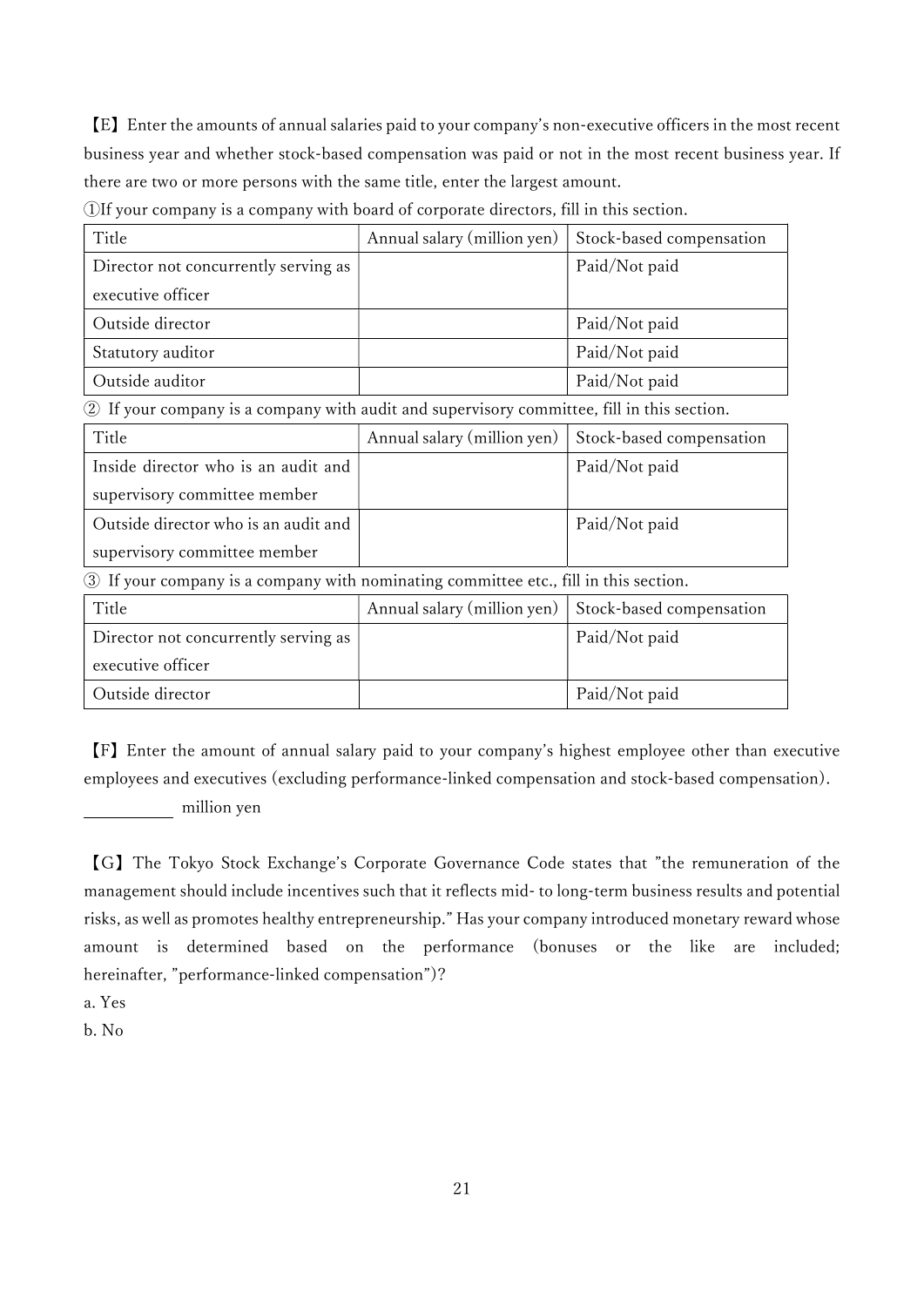【H】If you answered a. Yes in 【G】, answer the following questions. (If you answered b. No, skip 【H】.)

 $[H-1]$  Are the indices that are incorporated into your company's performance-linked compensation on a consolidated or non-consolidated basis?

a. Consolidated

b. Non-consolidated

c. Both combined

 $[H-2]$  Which of the following are incorporated into your company's performance-linked compensation? Circle as many as are applicable.

a. Sales

b. Operating profit/ Operating profit margin

c. Ordinary profit/ Ordinary profit margin

d. EBIT/EBITDA

e. Net profit

f. EPS

g. ROE

h. ROA

i. ROIC

j. Stock price (or total shareholder return)

k. Other (Specify: )

 $[H-3]$  How does your company calculate the amount of the performance-linked compensation paid to each officer? Circle one.

a. Calculate the amount based on the achievement of the performance target established for each officer b. Set aside a portion of the profit for paying the performance-linked compensation, and share this portion among the officers

c. Both of a and b

 $[H-4]$  Enter the amounts of performance-linked compensation paid to the following executive officers in the most recent business year.

| Title                                  | Annual salary (million yen) |
|----------------------------------------|-----------------------------|
| President                              |                             |
| Executive officers without title $(*)$ |                             |

(\*) If there are two or more executive officers without title, enter the largest amount.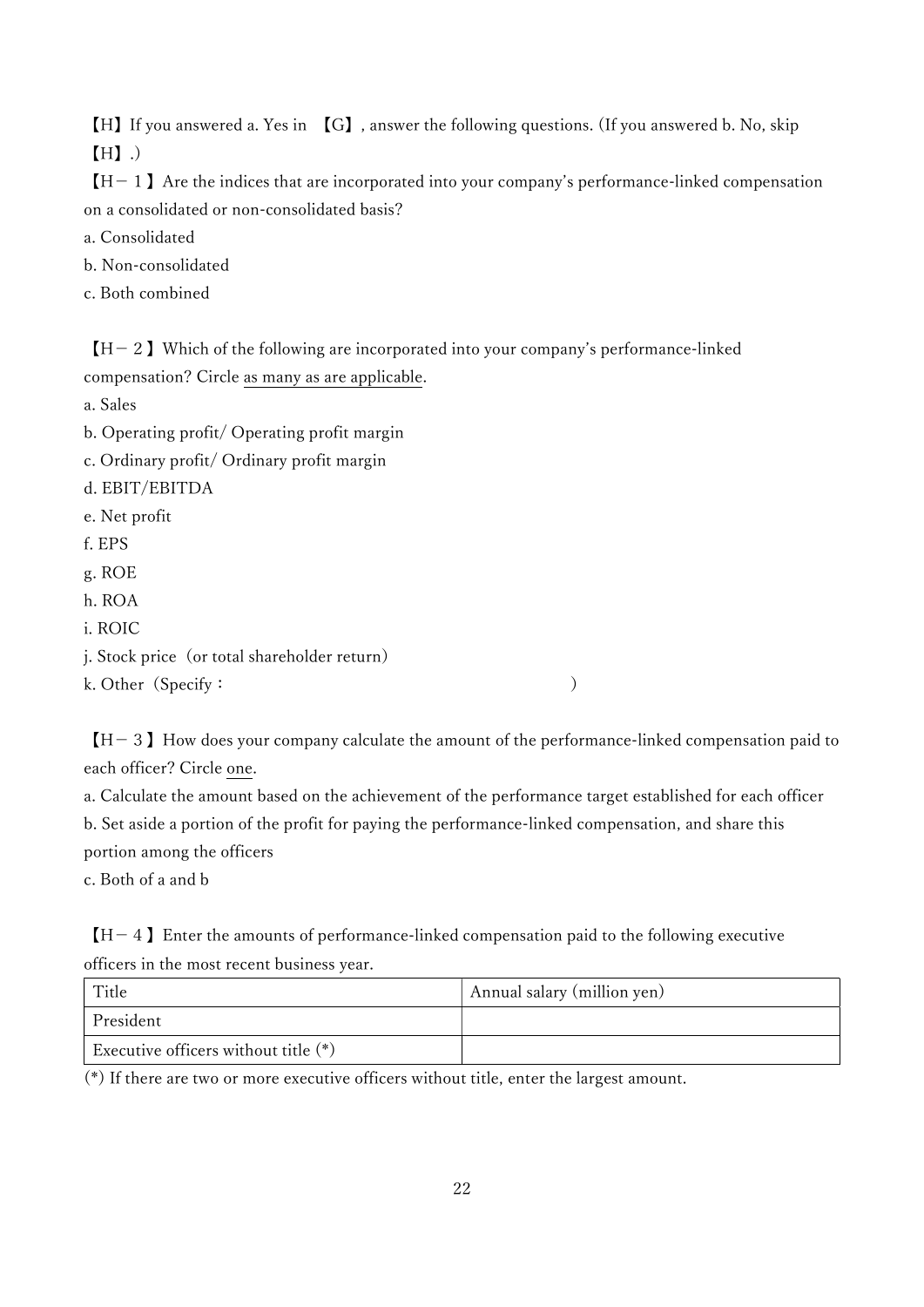$[H-5]$  Is the performance-linked compensation that your company pays deductible for tax purposes? a. Yes

b. No

 $[H-6]$  If you answered a. Yes in  $[H-5]$ , what is the paying method your company adopts? Circle one.

a. Additional annual salary or monthly compensation is paid in the next business year.

b. The compensation is paid based on a rule to pay a defined amount at specified times when officers have carried out their duties, as specified in item 2, paragraph (1), article 34 of the Corporation Tax Act. c. The compensation is paid as performance-based remuneration (former profit-related remuneration) specified in item 3, paragraph (1), article 34 of the Corporation Tax Act.

【I】If your company has already introduced stock-based compensation (i.e. you drew a circle in ① of

【58】 for at least one type of stock-based compensation), answer the following questions.

 $[I - 1]$  How is the stock-based compensation for executives who are non-residents? Circle one.

a. The system is the same as the one applied to executives who are residents.

b. The system is different from the one applied to executives who are residents.

c. There are no non-residents among the executives in the company.

 $[I - 2]$  If you answered b. The system is different from the one applied to executives who are residents.

in  $[I - 1]$ , what is the paying method your company adopts?

a. Additional monetary compensation is paid instead of stock-based compensation.

b. Stock-based compensation that takes the form of cash payment (phantom stock, stock appreciation rights, etc.) is paid.

c. Other (Specify: )

【J】How are your company's rules on trading of the company's own stock by executives? Circle as many as are applicable.

a. Trading is prohibited during their tenure.

b. Trading is prohibited even for a certain period of time (for example, a year) after their retirement from office.

c. Trading is permitted with prior consent.

d. Trading is permitted as long as it is in accordance with the contract or the plan concluded or formulated before the executive comes to know the relevant fact.

-------------------------- End of 《JCGR Officers' Compensation Survey》-----------------------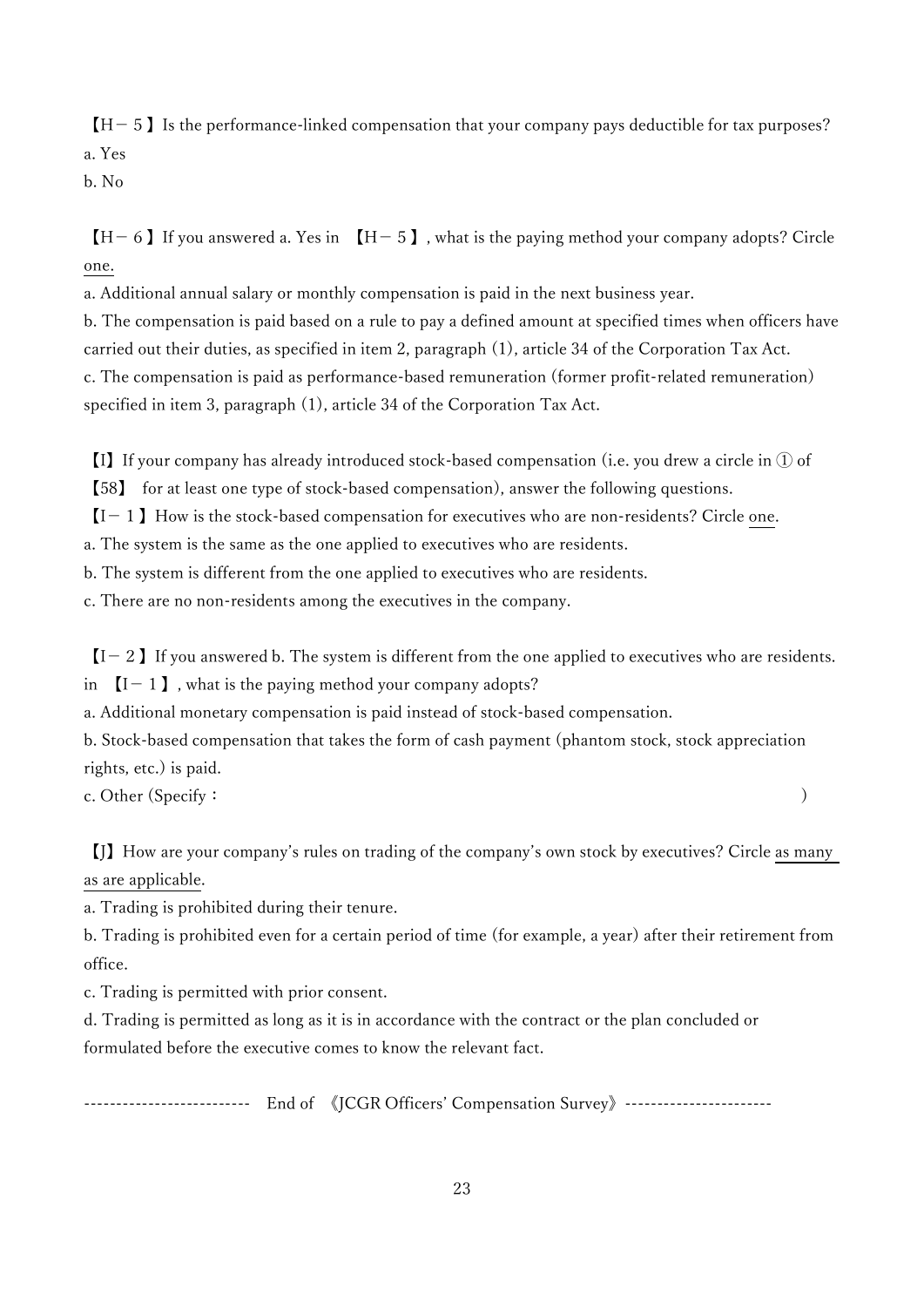### Part Ⅵ Management of consolidated subsidiaries

(Filter Question for Part Ⅵ) Does your company have any consolidated subsidiary?

# a.Yes b.No(If no, proceed to Part VII.)

【59】Who is effectively responsible for managing the consolidated subsidiaries in your company? Circle one of the following.

- a.The CEO
- b.The executive officer in charge
- c.The division in charge of subsidiary management

d. Other ( )

【60】Are financial figures set as performance targets for the subsidiaries?

a.Yes

 $[60 - 1]$  Is performance evaluation conducted for the CEOs of the subsidiaries based on the targets?

a.Yes

b.No

 $[60 - 2]$  Are the CEOs of the subsidiaries remunerated based on the said performance evaluation?

- a.Yes
- b.No
- b.No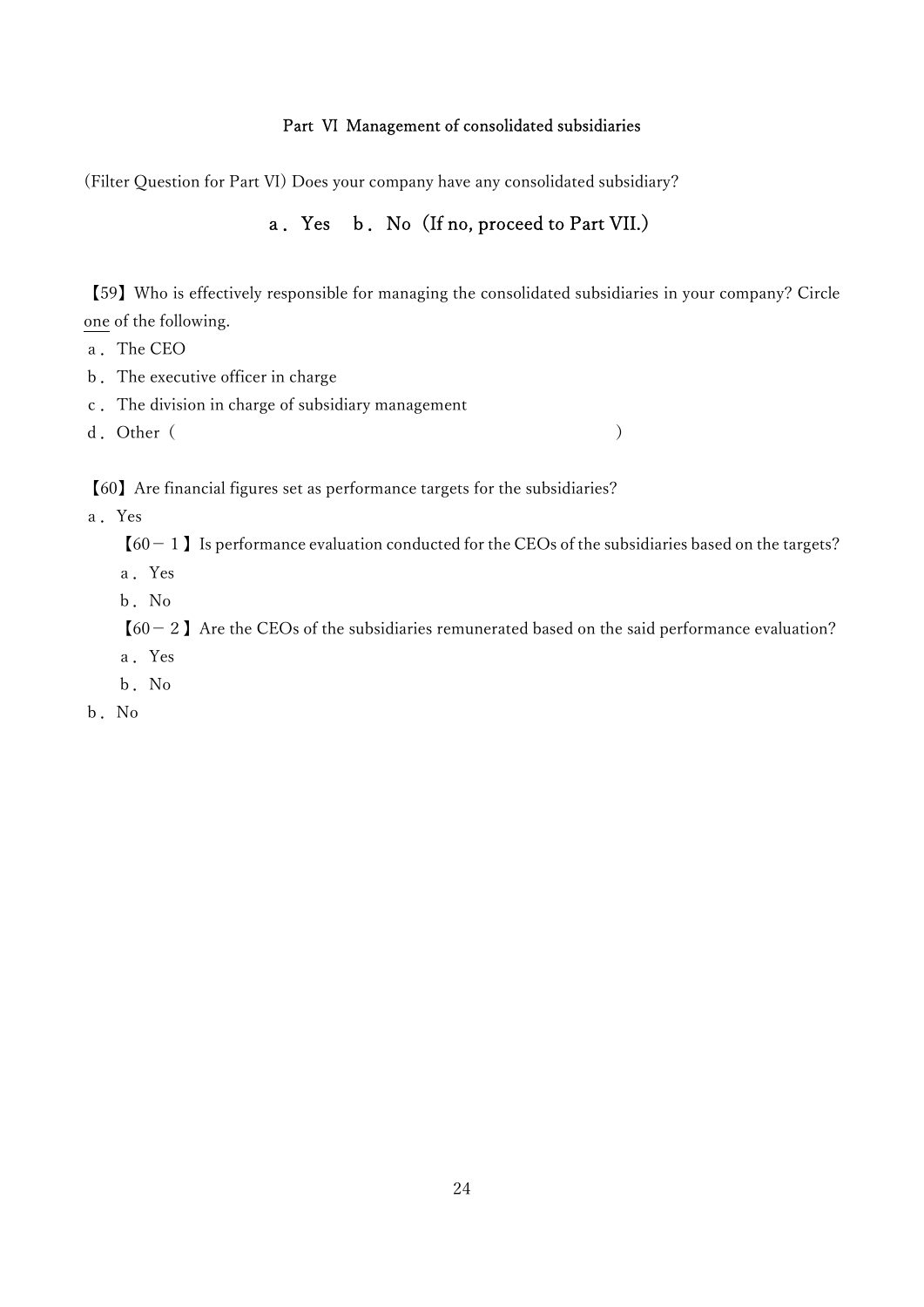### Part Ⅶ Communication with shareholders

【61】Is the information of the schedule and agendas for your company's shareholders meetings published online in advance?

a.Yes

b.No

【62】Are your company's shareholders meetings held on days other than the most frequent day in a year and three days before/after the said day?

- a.Yes
- b.No

 $[62 - 1]$  What is the average time of your company's shareholders meetings for the past three years? ( hrs min)

【63】Is it possible to exercise voting rights online in your company's shareholders meetings?

- a.Yes
- b.No

【64】Does your company have an organization in charge of investor relations?

- a.Yes
- b.No

【65】Which of the following best represents the objective of your company's investor relations? Circle one.

- a.To promote the name or image the company
- b.To publicize corporate strategies
- c.To optimize stock price or cost of capital
- d.To win the trust of stockholders
- e.To acquire desirable shareholders/To realize a desirable shareholder composition
- f.None of the above
- g.No investor relations activities held